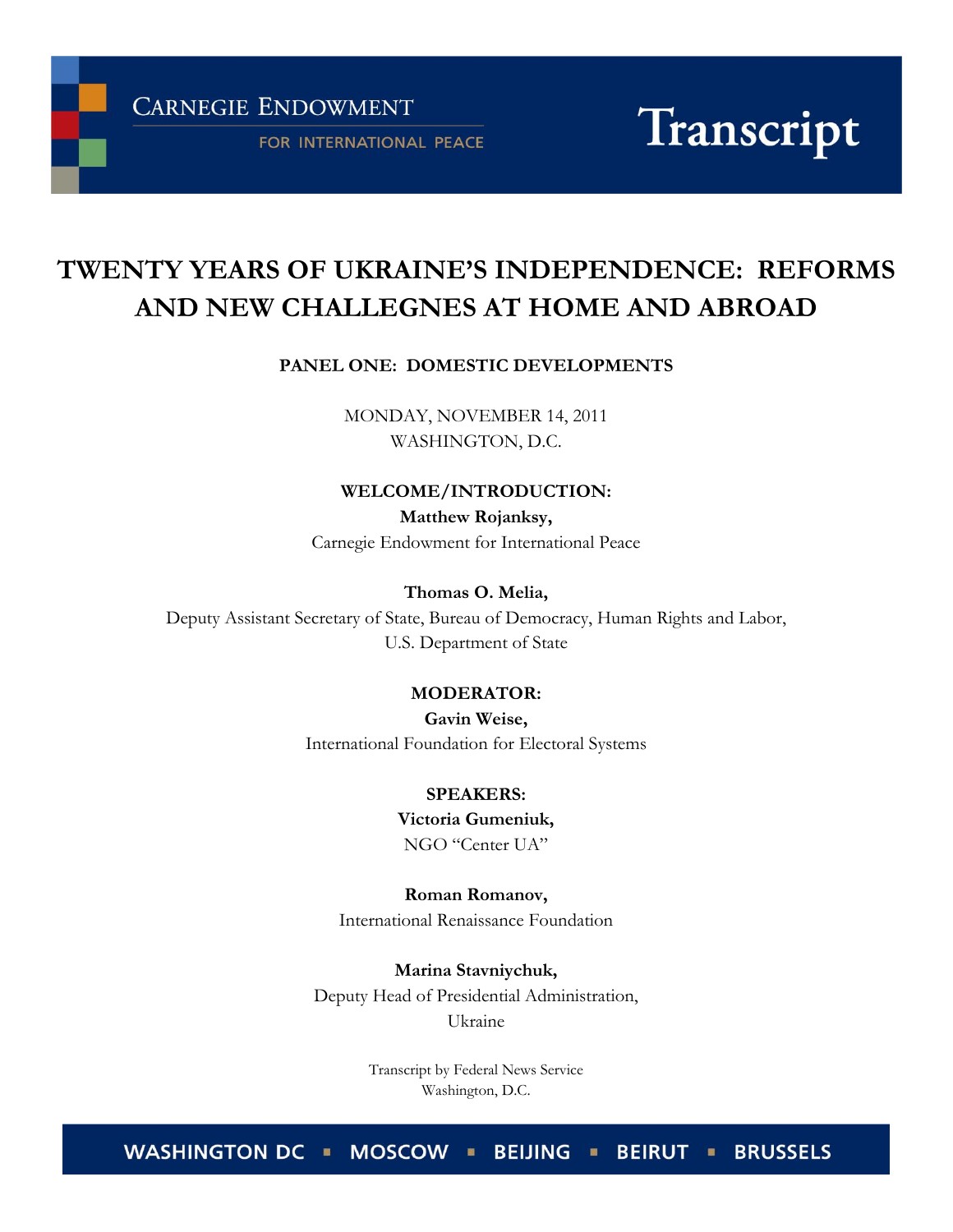JAMES COLLINS: Morning, everyone. My name is Jim Collins. I am the director of the Russia-Eurasia program here at Carnegie. And I am extremely pleased to welcome all of our Ukraine friends and colleagues here today.

## [00:01:22]

We are looking at 20 years of independence for Ukraine and the extraordinary changes that have taken place both in Ukraine and in the surrounding region following the end of the Cold War and the end of the Soviet Union. It's time for reflection I think both in the region itself and Ukraine and Europe, and in the United States. A lot has changed in 20 years. And I'm very pleased that we're going to have some serious discussion of where we are today and where things are going in the future.

And I want to extend a particular welcome to Deputy Minister Klimkin, Ambassador Motsyk, Maryna Stavniychuk and Valeria Lutkovskaya. They are here as part of our effort at Carnegie to give our own audience and our own people in the Carnegie family a better sense of where Ukraine is today and where its policies are going to take it.

I am simply here to welcome all of you on behalf of Carnegie Endowment and to turn the floor over to my colleague Matt Rojansky who is really leading this program on Ukraine at Carnegie, and of whom we're very proud in terms of his achievements up to today in that – in developing this program. So Matt, I want to give you the floor.

MATTHEW ROJANSKY: Thanks. And I'm going to turn the floor over to DAS Tom Melia.

THOMAS O. MELIA: Thank you, Ambassador Collins and Matt Rojansky, for putting this together today. This is an important opportunity for those of us currently serving in the United States government, as Jim Collins did with such integrity and accomplishment during his own time in the State Department.

## [00:03:35]

We depend, in the United States government, on think tanks and NGOs to speak truth to power, speak truth to governments, tell us what is really going on out there. Sometimes we get a little confused when we're reading our official talking points to each other, you know, one government to another. It's important to have honest intellectual content added to the mix from time to time, and so we're particularly grateful that Carnegie has hosted this symposium this morning, because it will provide those of us in the two governments who are here today an opportunity to hear an honest conversation about the state of Ukraine 20 years on now into its independence and to inform the discussions that we will have later today.

For almost three years now, there has been a strategic partnership commission in place that provides a regular opportunity for officials in our two governments to meet and to talk and exchange views on a range of important bilateral issues. And it is – it is interesting to note that this partnership commission has survived changes in administration in both countries, demonstrating that, we hope, it is an enduring institution that will enable us to be able to meet and talk honestly and frankly among friends indefinitely into the future as we build and strengthen the very important relationship that we have with Ukraine.

#### [00:05:06]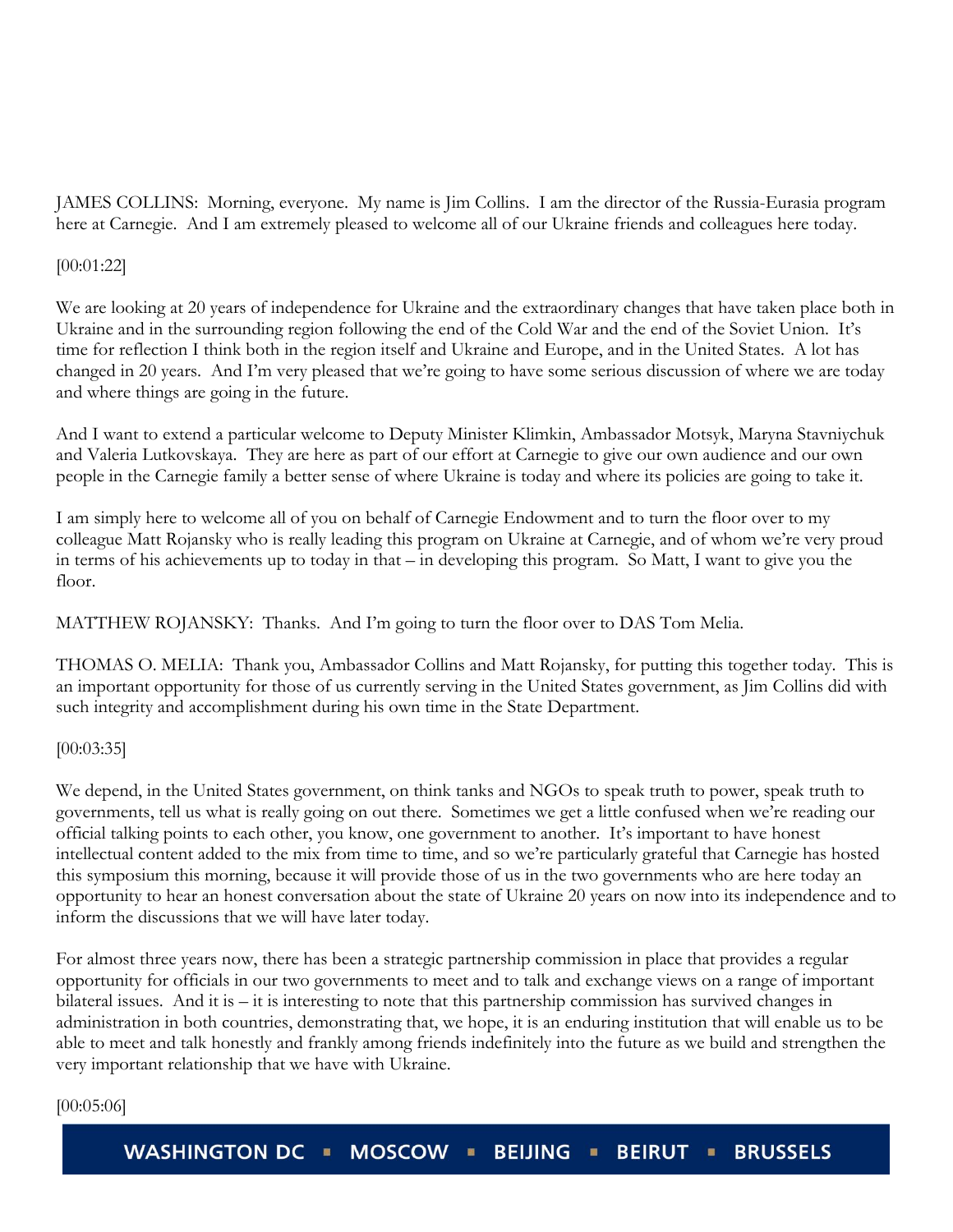It's 20 years on of independence, but there's a lot of years to come, and we expect that the United States and Ukraine will be fast friends going forward into the future. So it's particularly important that we have established this institution for regular conversation and dialogue, and it's of particular benefit to the relationship at Carnegie here and in Ukraine – we're watching – (inaudible) on the screen – are able to host this kind of honest, frank conversation.

So I just want to say we'll be listening in. I look forward to a discussion at midday. And then after lunch, we will head over to the State Department for the official part of our dialogue today. Thanks again to Matt and your colleagues here for putting this together, and Marina and the others. So thank you, all, and – look forward to a good and honest conversation.

MR. ROJANSKY: All right. Well, yet another set of thank yous. Thank you, Tom. Thanks, Ambassador Collins. And I'll add my welcome on behalf of Carnegie and our program, the Ukraine program. We have this flashy new banner; I'm very proud of it.

# [00:06:14]

And in particular, I do want to thank AID and the State Department, IRF, the Ukrainian embassy, of course, the government for sending so many good participants. And I want to – I want to emphasize – as well, by the way, not least my colleague Olga Shumylo who is looming on the glowing monitor there in the corner. She'll be speaking to us on the second panel, but has the opportunity to listen in. So I want to thank my Brussels colleagues for making that possible.

And let me just emphasize, this is a workshop environment. And so our hope is that we are going to be very tight and rigid on short comments from the panels so that we can really open it up for discussion. The last time that we did something like this here at Carnegie was in February of this year. And I thought, personally, you know, the best – the best part of the day for me, we had Justice Minister Lavrynovych having really a very open conversation with members of the group around the tables. And so I think we all took a lot away from that. And the hope is to continue that process here. And this won't be the end either, and then move over to the State Department this afternoon.

So just some housekeeping notes: We're going to be on the record for this morning. Please turn off cellphones. We have a relatively tight schedule, as I said, so, you know, forgive me if I have to get rather officious about that. As DAS Melia mentioned, the program will continue this afternoon at the State Department.

I just want to – I want to say – and then I'll shut up and sit down and hand the floor over to Gavin – that for me, watching the development of Ukraine in the post-'91 independence era has been very personal. I lived in Ukraine doing research as an undergraduate in college at the end of the '90s. It was a very different place. I remember – you know, I lived with the family of a friend of mine in a pretty small house outside of Kiev, but what they were doing to that house was very important for them. It represented their life savings. They were – they were pumping it into building materials, building fences, building a new driveway, adding a room, building a garage.

## [00:08:27]

And to me, that was emblematic of, really, what Ukraine was in the 1990s. It was a place where everybody wanted to build. Everybody had something that they'd held onto and saved up, but nobody really felt that they could pool their resources. There was no great trust in public institutions. There were no great investment opportunities.

WASHINGTON DC · MOSCOW · **BEIJING BEIRUT BRUSSELS**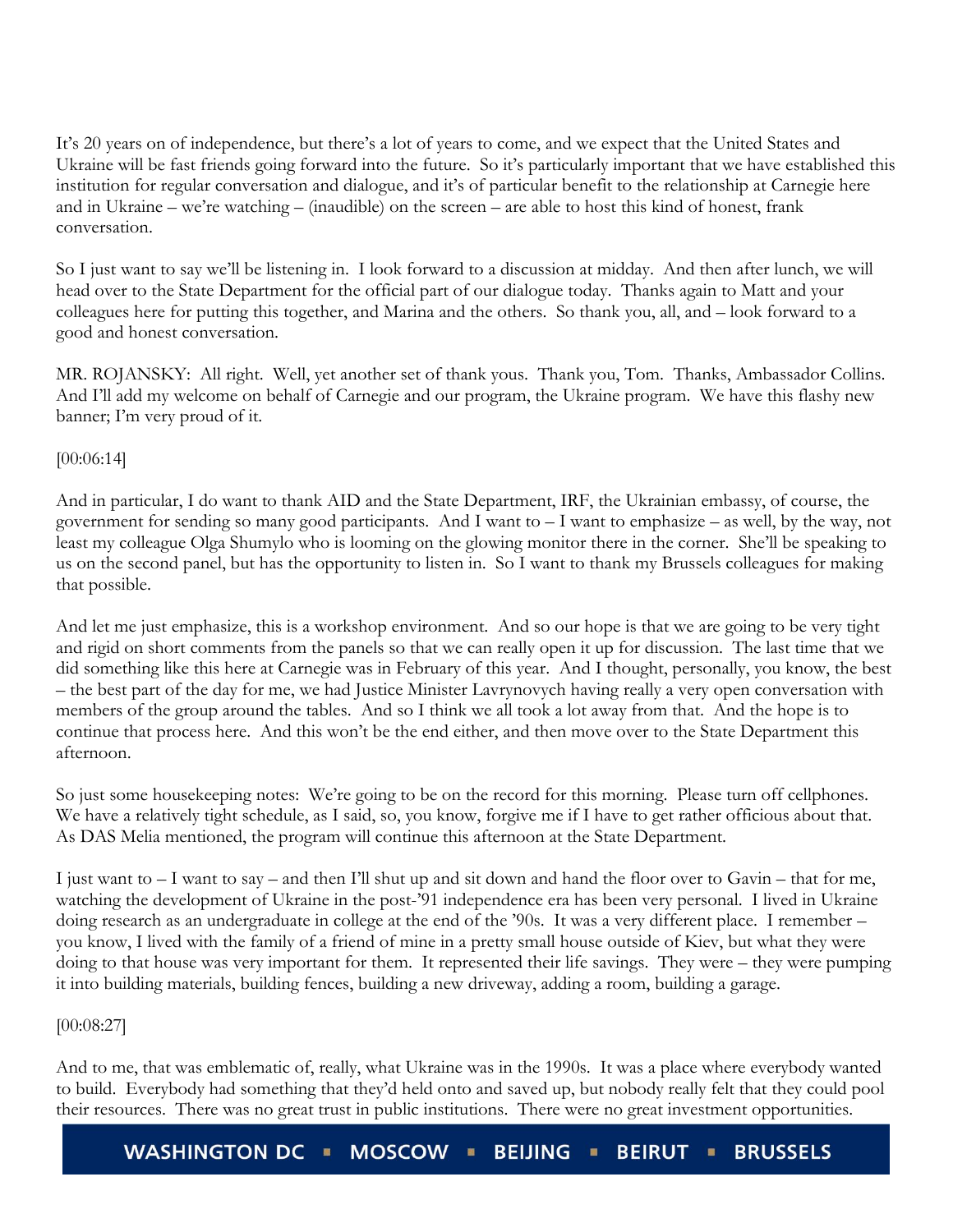And then I took kind of a hiatus from Ukraine. I went to law school and did some other things I'm not proud of.

But I came back a few years ago. This was actually just after the crisis had begun. And so Ukraine was not doing well by the figures. But to me, already I could see a huge difference. On the road from Borispol Airport, I saw the enormous brand-new apartment blocks that had gone up that are pretty much indistinguishable from apartment blocks anywhere in the world. You know, let's give them a couple decades, see how the construction materials hold up. But anyway, you know, it was clear that there was corporate investment going on. You know, people were organizing themselves. People were seeking out larger-scale opportunities.

And then, as I've traveled back and forth quite frequently over the last couple of years in my job here at Carnegie, I've seen the evolution towards a fair number of social enterprises. The biggest, obviously, is everything that surrounds Euro 2012. That is an infrastructure project of massive proportions.

But what's probably most important is what you can't see. And that is that certainly, Ukraine is changing physically; the shape of the country is being constantly added to by these investments. But what's being invested in inside of people and inside the society? And that remains, I think, an open question because we've seen so much change but there are these very big challenges that are looming.

And I hope that today's discussion will be one that really gets beneath the surface level of the visible change and talks about what's going on sort of within. Not to get too psychoanalytical, but I do think it is about what exists inside each person and what each person is willing to commit of themselves to see their society move forward. So I hope that we can have that level of personal discussion.

## [00:10:28]

Anyway, with that, I'm going to hand the floor to Gavin Weise from the International Foundation for Electoral Systems, and thank him very much for moderating this panel on domestic reform – and add one more plug for keeping the panelists to the time. Thanks.

GAVIN WEISE: Thank you. I think that tight and rigid timeline comment was directed at the moderator, so I will – I will do my best.

Well, thank you, everyone, for coming in this morning on a very – on early Monday morning. I hope that you will not be disappointed with the panel that has been assembled here today.

As I mentioned, my name is Gavin Weise. I'm the deputy director for Europe and Asia at the International Foundation for Electoral Systems. We are currently implementing a program in Ukraine and have been active there for a number of years. So the country is no stranger to us, and we hope we are no stranger to the country.

## [00:11:24]

I will just start by briefly going – introducing the panelists, but only maybe with a one-word introduction, and then maybe perhaps introduce them with a few words, maybe a sentence or two, prior to each of them speaking. I believe today we will go sort of from right to left – your – my left – my right to my left down the panel.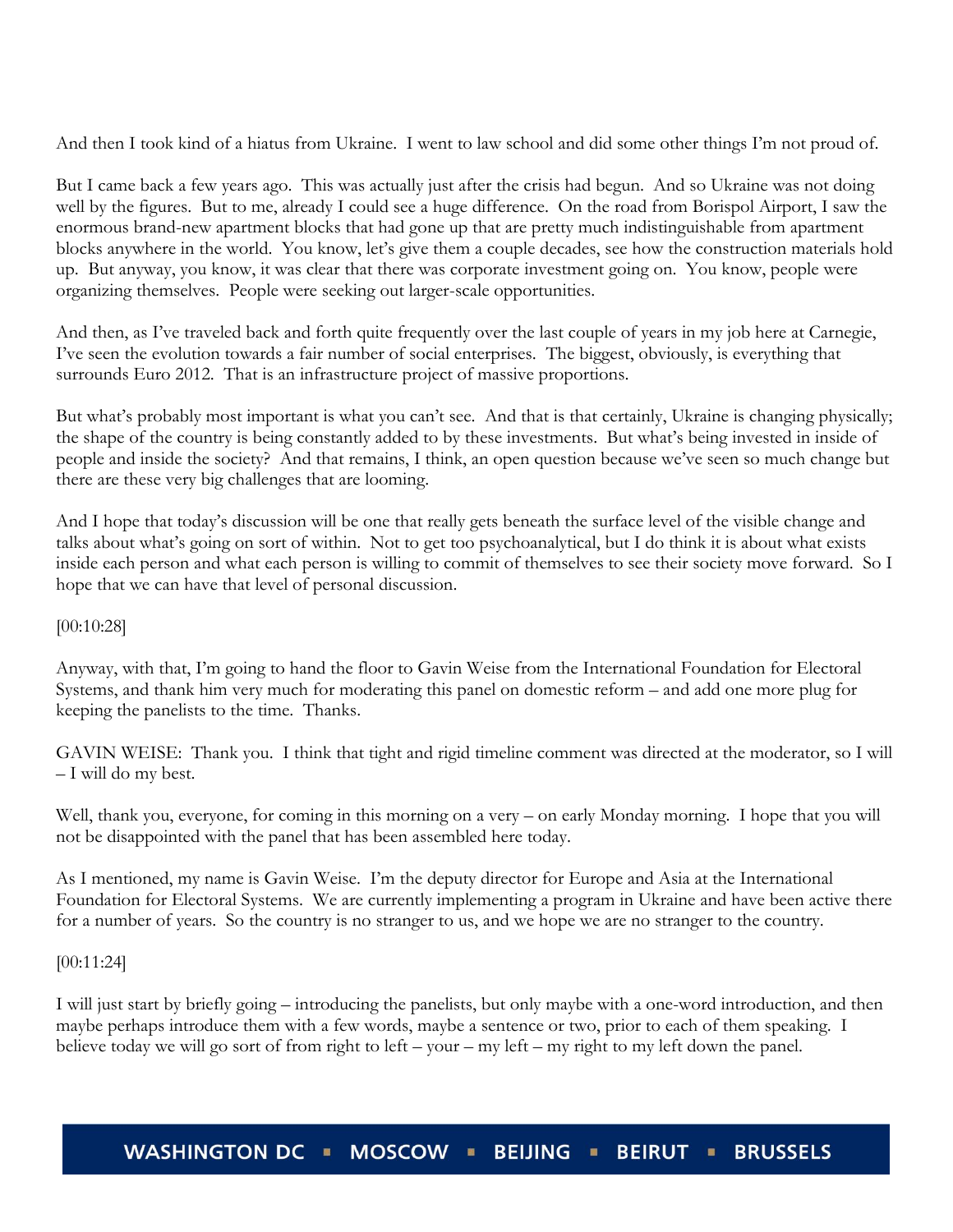We're joined by Victoria Gumeniuk, who's currently the head of European programs at NGO Center UA; Roman Romanov, Rule of Law program director at Renaissance Foundation; and also we're very pleased to have Maryna Stavniychuk, deputy head of presidential administration, here with us today.

The theme for this morning's panel is a rather broad theme: domestic developments in Ukraine. And as you can imagine, that could – we could probably stay up here for most of today, tomorrow and a few more days. But I – we will keep it short and brief as possible.

There are some subtopics, if you will, in the – in the agenda today. I believe we're going to try to stick to NGO and elections law, rule of law and corruption in general. However, there may be any number of issues that the panelists may want to go over. And then we will save adequate time, sufficient time for questions when we're finished.

I think the housekeeping comments have – well, Matt has already gone over them pretty well. So I think with that, I will turn it to the first panelist. Victoria Gumeniuk is head of the European program at NGO Center UA, as I mentioned, where she also coordinates the work of the Civic Experts Council.

VICTORIA GUMENIUK: Yeah. Hello, everybody. Thanks for – first of all, I would like to thank Carnegie Endowment and State Department officials for inviting me. And it's a great honor for me to talk today.

[00:13:28]

Yes, you're right, I'm coordinating the Civic Expert Council activities. This council is actually a body which is consultative to the government on euro integration issues. And it unites around 32 experts from nonstate sphere, nongovernmental organizations which – they all represent their own institutions, but, in general, there is always a reaction and then assessment of what is going on in Ukraine in terms of euro integration issues.

And of course, you'll notice that the euro integrational issues in Ukraine is more about inner reforms than about – than about diplomacy. That is why I'm here today, to talk on internal developments. And this wide topic of 20 years of independence, for me, today, is condensed to two issues, which is actually election legislation elaboration and NGO law, the process – how the new draft law on NGO organizations is being developed.

As always, in the situation, there are two sides, there are two sides of the coin or two news, a bad one and a good one. A bad one is this – is that we are still talking about progress, not result, but a good one is that there is always a hope, and there were not made the steps to destroy the hope.

And let me start with a short overview – with giving you a short overview on how the situation with election legislation is being developed in Ukraine. And the most recent developments are the following: On the third of November this year, a temporary special commission was created in Verkhovna Rada on elaborating single – kind of a compromise draft on election legislation which would actually take into account five drafts of those which are available now and which are registered now in Verkhovna Rada.

And literally on Thursday evening or Friday morning, it was already publicly available, the information on the requirements of – a position, members in the parliament – who are the members of this temporary special commission? What do they require in order – in order for this election legislation could be drafted?

[00:16:02]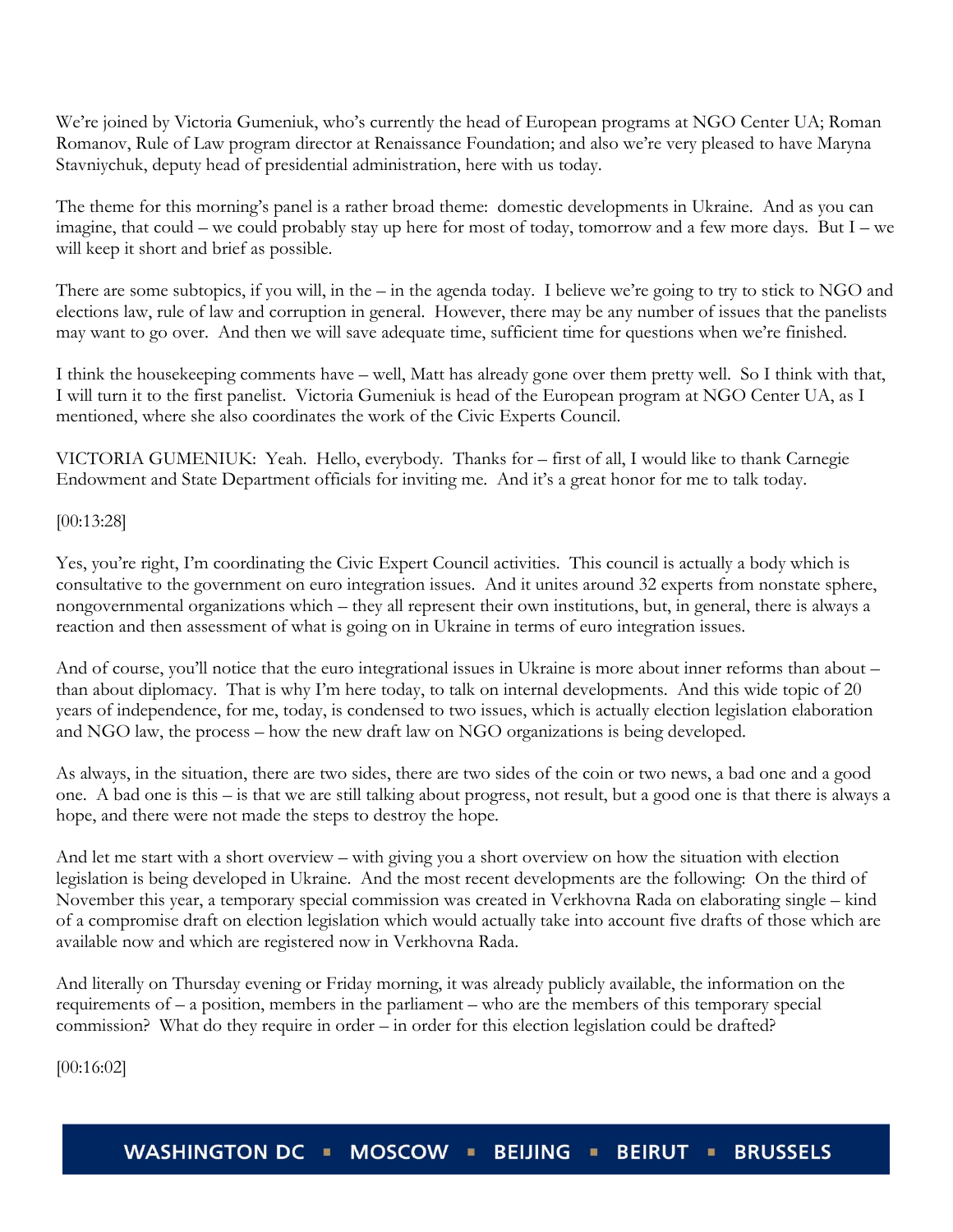So they've – the main three requirements are actually the following: First one is within this mixed system, which is still on the agenda, they want to decrease the share of those deputies who would be elected on the basis of majoritarian principles, and it would be one-third of the – of the whole members of the parliament; the rest twothirds are to be elected on the basis of proportional system.

The second political requirement is that the blocs, political blocs are to be allowed to participate in the elections. And the third is that the threshold to be – to gain the seats in the parliament is to be decreased, and the starting point is 1 percent.

All others – all others requirements of the members of this temporary special committee which represent, actually, the opposition, are those which can side with the majority of those recommendations elaborated by our international colleagues from the Venice Commission and the – and from the International Foundation of Election Systems.

And I would not go deeply into details on that, but the main point is that besides the political requirements, there are those procedural things which are actually – undermine or minimize the possibility to manipulate the results of the elections. So this is the situation for now.

And today, Monday  $14<sup>th</sup>$  'till 2 p.m. Ukrainian time – so it's already – the deadline is already there – the members of the parliament from the majority are to react on this proposal from the opposition. And we are – we will see how this situation will be developed.

On the situation with the legislation on public organizations, which was actually approved in the first reading in May this year – is quite strange in the sense that it has not been developed actively. And the working group which was actually formed did not manage to prepare the document for the second reading, and it is still in the process of being – of being prepared.

[00:18:39]

That is why there is not much to say. The only thing is – which is really important is to lobby the adoption of this draft law and the preparation of this draft law for the second reading. And we know the people whom we are to contact in order to provide this. Moreover, a positive initiative of the presidential administration to elaborate the strategy to support civil society was also launched in August this year, but again, no realized steps by now. That is why, especially with the situation with this NGO environment, we are – we are waiting for the results to be achieved.

Yeah, if there will be some questions or some clarifications needed, I will be really happy to answer.

MR. WEISE: Thank you, Victoria. I think we will probably – sorry. I think we will probably hold the questions until the end and we'll just go through the panelists now. So then – thank you for that. Now to turn it over to Roman Romanov, a gentlemen who I had the pleasure, probably, of working alongside of at one point or another when I was with the American Bar Association in Ukraine, who's certainly no stranger to the rule of law field. Roman, please.

[00:20:06]

ROMAN ROMANOV: Thank you, Mr. Moderator. It's a great pleasure for me to speak before such an honorable audience.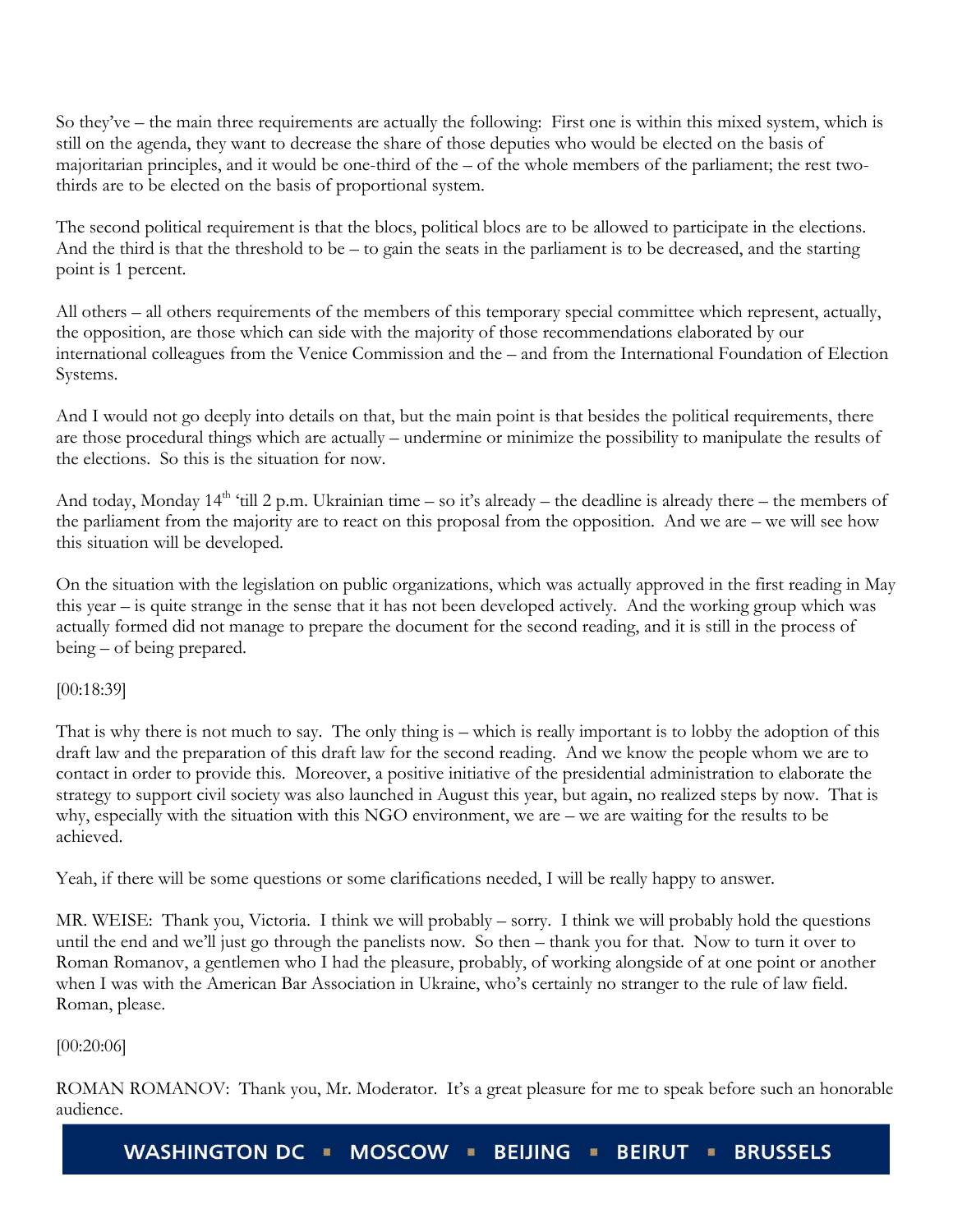Really, the topic of our panel is wide enough, is broad enough, actually. And, you know, I've been thinking about what would be my entry points for this session. And I just remember the in-flight magazine I picked up once in the aircraft. And it was a kind of advertising, Bahama or other islands, urging the people to invest money in their country. And so the words on this advertising were low taxation, political stability, independent judiciary and beautiful nature. That's everything what you need, actually, to invest in a country and actually to enjoy to work there.

It's like – comes to me just to think about Ukraine, you know where we are and where we are attractive as a partner for all the friends and partners we want to have, and to have more and more.

There is, of course, no doubt that Ukraine is big and beautiful country. The nature, you know, it's something, what we really can enjoy. Political stability, yeah; at least for last time we have much more political stability than ever before, than previously, yeah. Low taxation, I wouldn't say so, actually. You know, there are a number of efforts by the government to improve the budget system and to make the taxation more friendly for investors and for local business in the country; unfortunately not so many achievements, still, but it could be discussed.

## [00:22:12]

But the most problematic issue is – for me is the independent judiciary. So I think that among all the issues which really urgently need to be discussed – at all the panels, at all the sessions, at all the conferences we've got and we wanted to have in the future – I think judiciary is one of the key point. It's not only the question of persecution of political opposition in the country, but it's, again, the question of fair justice for everyone who lives in Ukraine and who believe in justice at all. I think the situation with manipulation of judiciary and pressure over judges in the country dramatically changed in the negative for last two years.

Of course, it's never been ideal. We could, of course, refer to a number of cases which happened earlier, and the attention of our international partners were attracted to, like, such a dramatic event that – around – you know, more than half a year, we didn't have functioning constitutional court because the parliament of Ukraine didn't want to have the constitutional court in the country. And it happened during the, you know, previous government and the previous president.

But the situation now is dramatically changed at less and less hope and belief in justice in the country. That's not, you know, clearly related only to political, so-called political cases, but to any proceedings in the country and any court functioning here.

Today I just read an article in one Ukrainian newspaper that the investigation started against the head of the court of appeal in Crimea was stopped recently because the judge left his position. So the investigation started several months ago with the reason of disclosure of state secret by the head of the court of appeal in Crimea. And the office of the head of the court was searched by the security services. So, what happened next? The judge left his position. The investigation immediately stops.

You know, it's like the clear picture of the environment there: The judges are functioning and trying to make justice in the country. They are being threatened by the administration, by the security service, by the prosecution services.

Of course, the most terrific, you know, case, is related to newly started investigation by the High Council of Justice against the whole Criminal Chamber of the Supreme Court of Ukraine.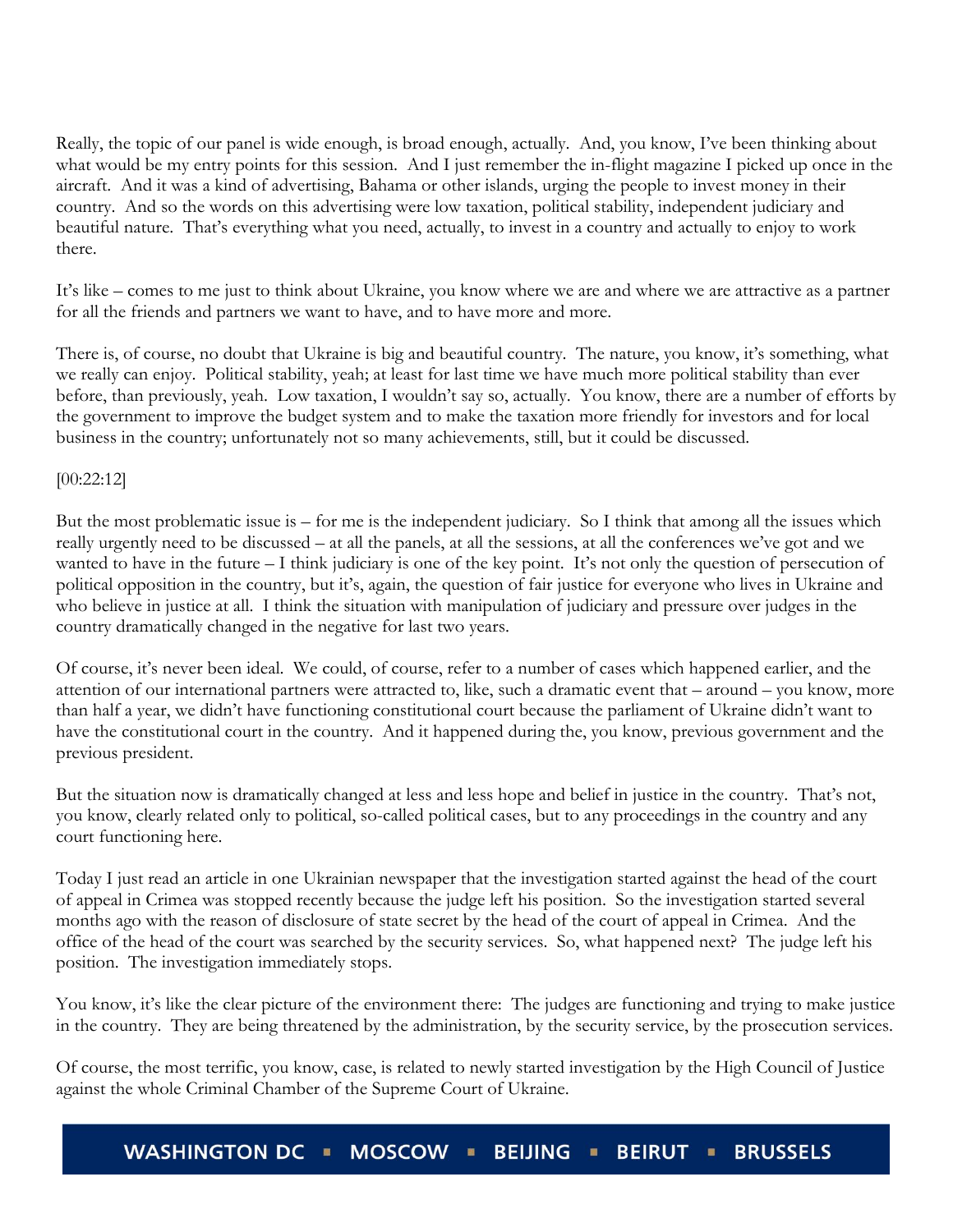You know, the High Council of Justice was already involved in a number of, you know, cases. Then the independence of judiciary or judges because very questionable. But, you know, to start an investigation against the whole chamber of the Supreme Court of Ukraine, it's really a demonstration of real power and a demonstration – what do they think and what do they feel about the judges, even the senior judges in the country.

# [00:26:47]

It's not the first case, actually. And this case, as well as many other cases of investigation started by the High Council of Justice, was initiated and actively supported by the General Prosecution Office of Ukraine and their representative at the High Council of Justice, Mr. Havrylyuk.

You know, in a country where there is a functioning rule-of-law system, the judiciary controls the security services. In Ukraine, in the rule-of-law system, so called, the prosecution – the prosecutors control the judiciary. They can search their offices. They can initiate investigations in the supreme – in the High Council of Justice, et cetera.

Unfortunately, I think even the – the judiciary itself, the judicial self-governance, the legal profession in Ukraine does not give sufficient attention to all these tendencies which are completely negative, which could destroy not the independence, but even the hope for independence of judiciary.

I think all these actions – they clearly demonstrate the need of deeper understanding among the political elite, among the current authorities of Ukraine, which role the independent institutions, including the judiciary, should play in a democratic state which is governed by the rule of law. Unfortunately, as a victim of political stability, we have all these, you know, independent – or previously, at least, partly independent – institutions, which are not independent anymore.

I mean consolidation of political power, which was effectively conducted by the current administration in Ukraine, effectively destroyed all the independence of those institutions. So I'm not sure I could just evidently demonstrate all these ways, how different independent institutions become dependent from the authorities or administration.

[00:29:41]

But at least, from the point of view of public trust, of course, there is lack – there is less and less belief among the society in Ukraine, among the population that the courts are really independent in Ukraine, that the Constitutional Court could be the real mediator between the authorities in the country.

The National Broadcasting Council, unfortunately, becomes more and more dependent as well. The same, I think, could be said about the National Bank of Ukraine. So all the institutions which are important for a democratic society as really independent – in certain ways, they are controlled by the administration in the country.

The issues of fundamental freedoms – it raises for the last years, and if several years ago, we'd have been proud, you know, to live in Ukraine – there the fundamental freedoms are at, you know, a much higher level than in the neighboring countries. Now it's, like, really questionable in different, different ways.

# [00:31:14]

Just two weeks ago, we had a big conference in Ukraine on freedom of assembly, which was organized by the Commission on Strengthening Democracy and the Rule of Law. And indeed, we had lots of judges from the whole

**WASHINGTON DC** MOSCOW **I BEIJING BEIRUT = BRUSSELS**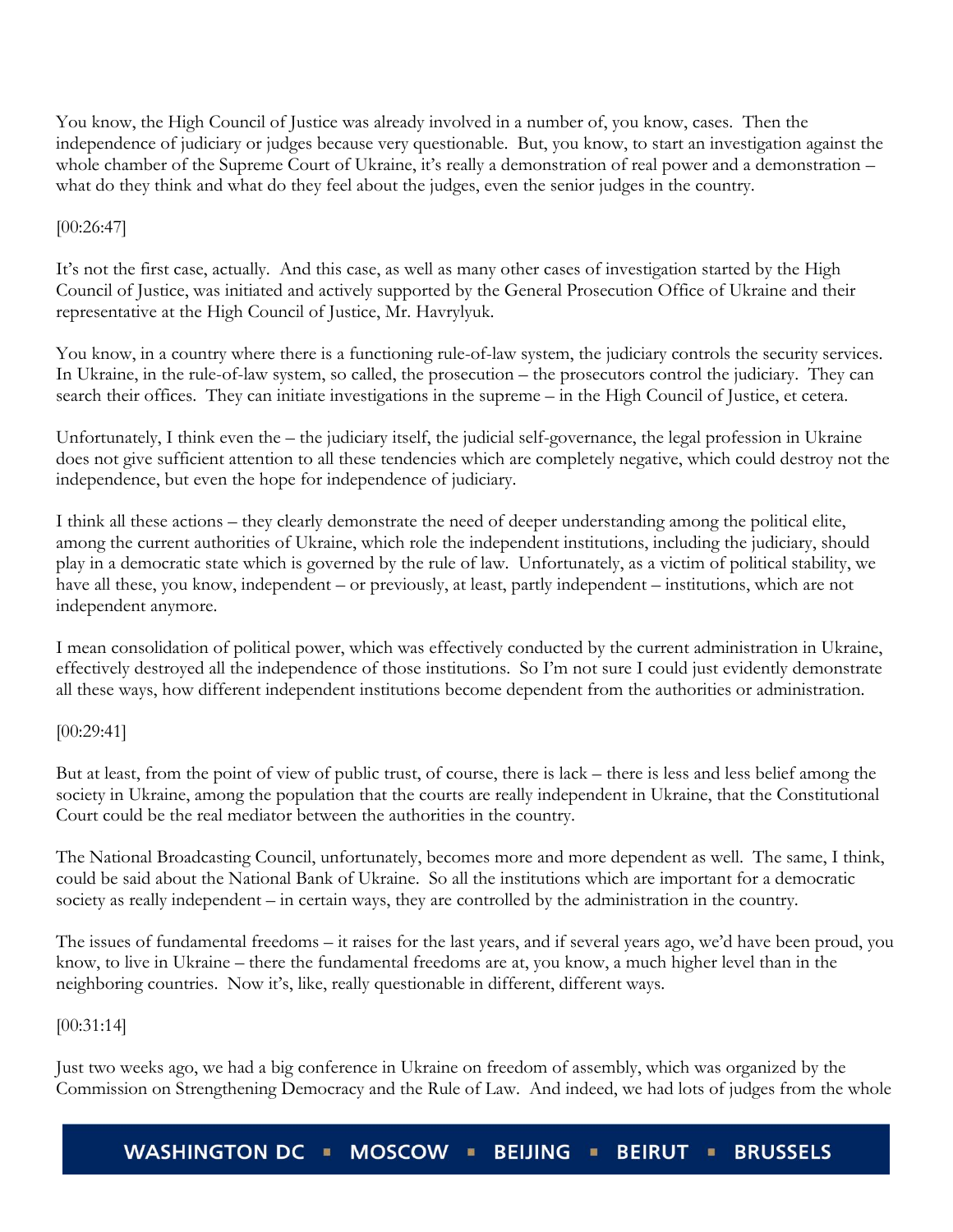Ukraine. And the picture which we – we got about this fundamental freedom in the country – that we have more than 80 percent of the bans for peaceful assemblies imposed by courts.

So more and more frequent, the local authorities are applying to courts to impose certain bans for peaceful assemblies. And the court practice is completely negative. More than 80 percent – it's coming closer and closer to 90 percent – are bans imposed by courts.

The motivation for such limitations of fundamental freedom sometimes are ridiculous. For example, during the visit of state secretary, Ms. Hillary Clinton, to Ukraine, all the peaceful assemblies were banned in Ukraine, with the motivation that the participants of those peaceful assemblies could be beaten by the police, and it's in their interest, actually, to avoid from taking part in any peaceful assemblies.

In other cases, judges motivated their bans in different ways – like, the peaceful assembly is going to be held in the same date that the president of the European Union, Mr. Rompuy, is going to visit Kiev, and you know, this assembly could damage the diplomatic relations between Ukraine and EU. So the fundamental freedom – fundamental freedoms, according to our judges, could damage diplomatic relations with many country.

You know, one case was related to the visit of president of Slovak Republic in Ukraine. So I can give you many, many examples with, you know, clear dates, numbers of those cases, names of the judges. But believe me, it's not their motivation. Actually, they've been submitted with certain, you know, documents by the local authorities. And what the judges did – they just put their names and claim the final judgment.

This is, like, a picture of the impact of those pressures to our judiciary in the country, which gives such negative results for fundamental freedoms in the country – which, I think, you know, such limitations for freedom of assembly were never exercised before in our history.

[00:34:25]

Just not to be too much, you know, negative: I can say that there are lots of issues which should be taken into account. At a previous meeting here, we had been discussing a lot about the lack of dialogue between the government of Ukraine, presidential administration, and the civil society organizations. I can tell you from my experience that, you know, the situation is not so bad.

We can, you know, have places for dialogue at the level of different ministries, with presidential administration, in many ways. And this is, I think, extremely important. And we all should take into account that, actually, if there is something there, the dialogue could be productive. The civil society organizations are being heard.

The next issue which should be considered, and I would really welcome certain steps of the government of Ukraine, at least, to reconsider the situation with social benefits – with so-called, you know, social justice issue. All these years of populistic democracy in the country leads to the situation when – we have almost 50 percent of the people in Ukraine who are allowed for certain social benefits, without real justification for us, as taxpayers, whom, how, and why, we want to pay.

So there are, I would say, quite uncertain and unclear efforts of the government to reform the social system in the country, but again, it never happened before. All the previous leaders just promised, you know, more and more social benefits, and initiated more and more so-called social draft laws in the country, which becomes laws.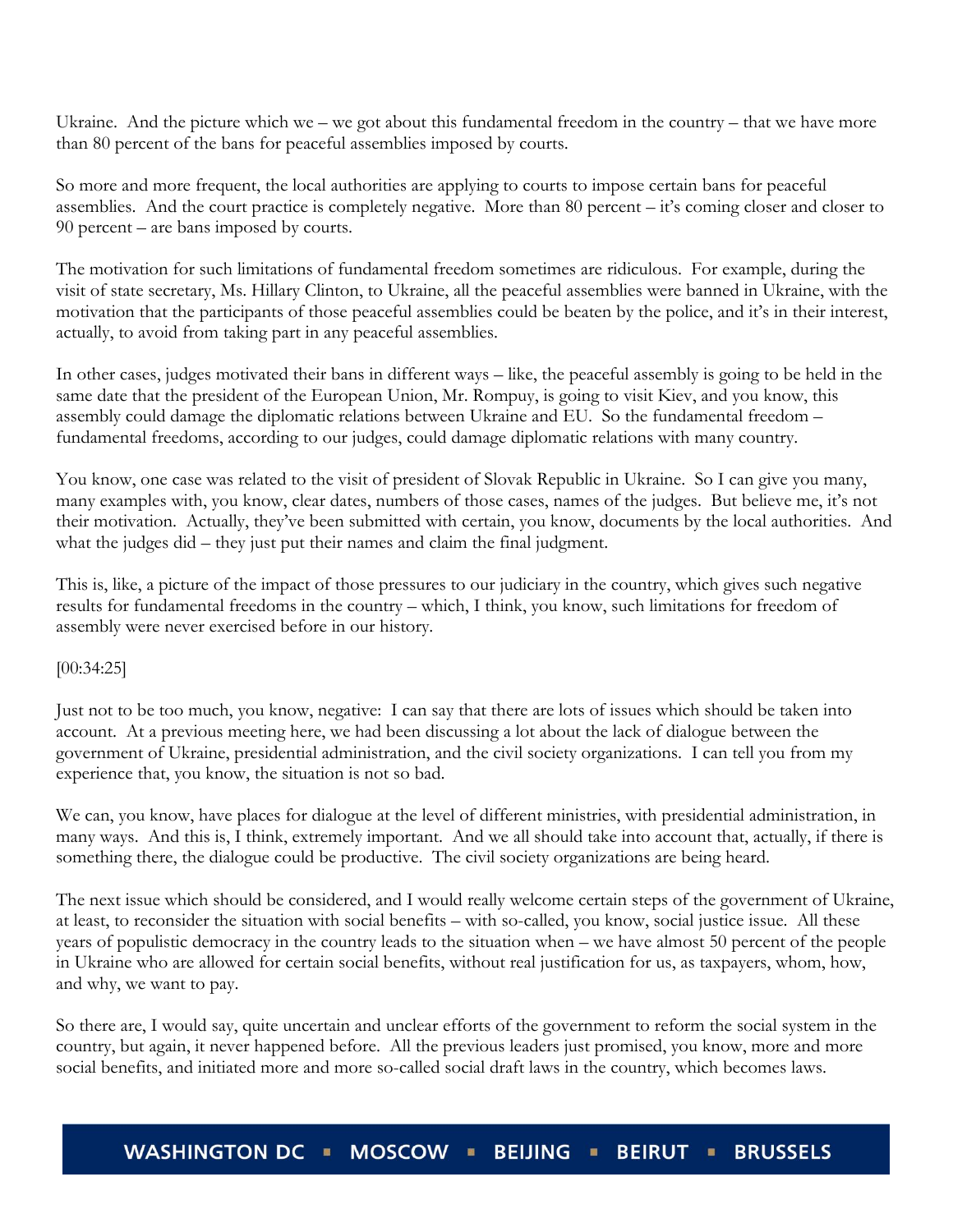Now we are not able to pay for everyone, and thousands of people, daily, meet injustice. They are allowed to be paid more, according to the legislation of Ukraine. They could not get these payments. They apply to courts, and government is doing everything to make it impossible to win the case, which are clearly because people are entitled to get these payments according to existing law.

[00:37:26]

I think it's really quite a negative, you know, environment – political environment – and the political background, that we are just one year before the parliamentary elections, to impose real reform of the social justice system in the country, which could not be just left alone as it is. But by the way, I really hope that this government would be able to change the situation.

What is really questionable – whether the social justice will be taken into account during implementing certain changes and reforms in the country. So I started from the justice issues. I wanted to add the social justice issues. But this all is about justice. I do believe that people living in Ukraine – they still want justice. They want to believe in justice. And all the friends of Ukraine, of course, should do all the best to give this opportunity to enjoy justice in the country and to believe in justice in reality. Thank you.

MR. WEISE: Thank you, Roman. Our third and final speaker this morning needs no introduction – however, very briefly, Maryna Stavniychuk, currently deputy head of the presidential administration, also a member of the Venice Commission.

Previously, as many of you know, she served as deputy head of the Central Election Commission for a number of years, and also President Yushchenko's representative at the Constitutional Court, also in the CEC, as well as the deputy head of the secretariat at that time. So with that, I will turn it over to Ms. Stavniychuk. And will we have interpretation, or –

INTERPRETER: Yes.

MS. WEISE: OK, with interpretation.

[00:39:31]

(Ms. Stavniychuk's remarks are delivered through an interpreter.)

MARYNA STAVNIYCHUK: Hello, everyone. I'm very pleased that before we have our meeting of the working group on political dialogue and rule of law at the State Department, Carnegie Endowment gave us this opportunity to discuss the situation in Ukraine with both American and Ukrainian experts here, and to hear their thoughts on it.

So I want to touch upon several issues in my presentation, make several comments on the electoral law – the draft of the new law on elections, and also the subject of NGOs in Ukraine, also the judicial reform and the subject of European – appeals to the European courts on, specifically, on the claims by Ukrainian citizens with regard to their social benefits.

So the biggest issue, when we speak of any reform, any kind of modernization that takes place in Ukraine, is, of course, the question of trust between the society and the government. And the answering – we should look at all these issues from this angle, the angle of trust between the society and the government.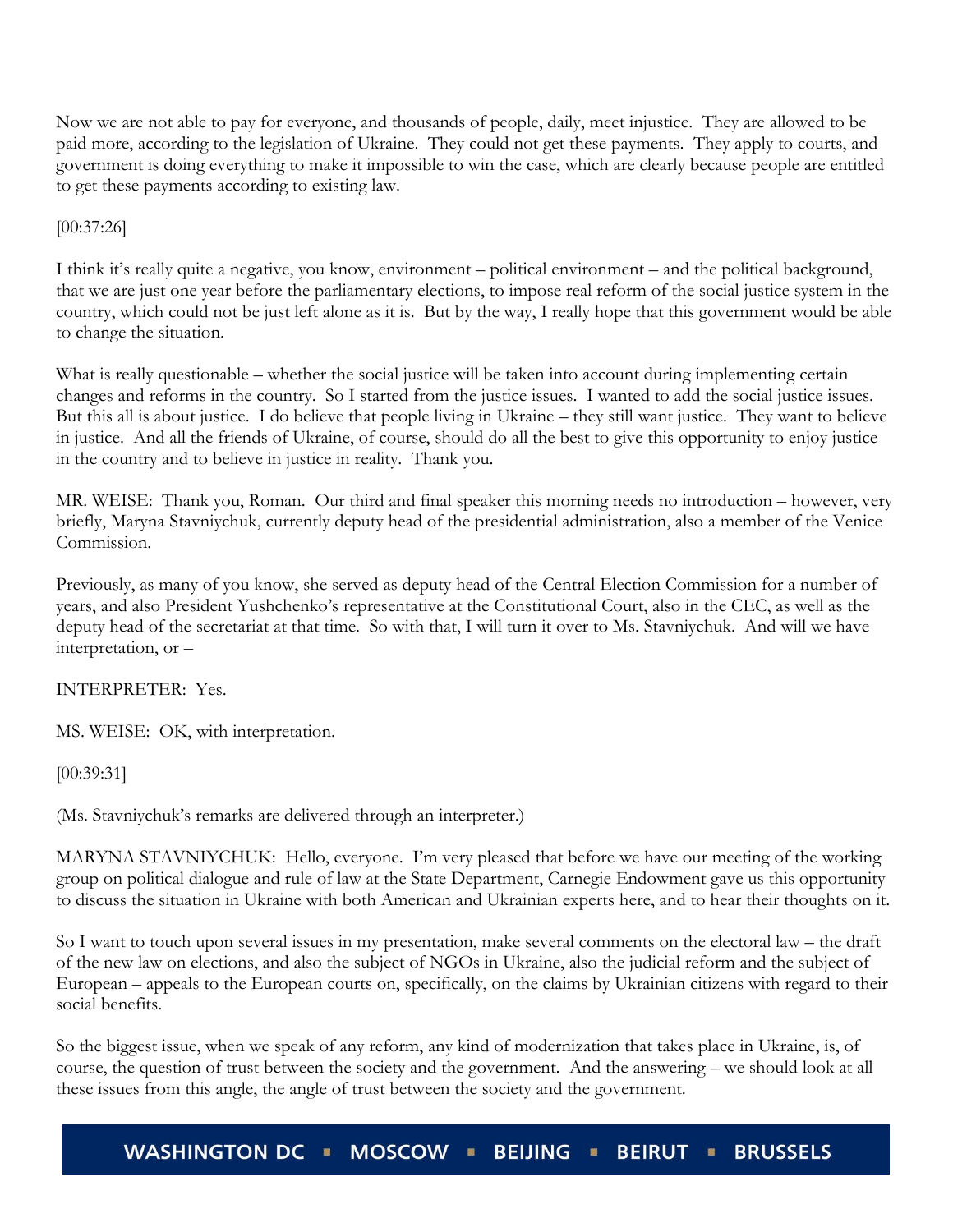And I can tell you that the Ukrainian government realizes the importance of the issue of trust between the government and civil society. And the president of Ukraine, on numerous occasions, both speaking to the government and his administration, stressed that the relevant mechanisms should be developed to facilitate this trust, to increase the trust from civil society towards the government, and for civil society to take part in the decision-making process – both on the level of developing policies, constructing policies, and also on the stage of implementation of those policies.

# [00:45:32]

So Ukrainian society is post – still a post-Soviet society, but at the same time, our strive towards building a democratic society is obvious, even though there is – there is a place for criticism on our way. What is true is that the Ukrainian legislation that regulates the development of civil society is outdated. The legislation was – the laws in this sphere, they were adopted in early '90s.

So for a certain period of time, the government was – just distanced itself from the part taken of the development of civil society. However, beginning from the year 2010, under the current administration, there were a number of concrete steps taken with regard to help facilitate the development of civil society.

And I can name several legislation in this sphere. The first one is, of course, the law on the principles of foreign and domestic policy, adopted in July of 2010; the law on access to public information, which was adopted in January of 2010; the law on volunteer activities that was adopted in 2011; and also the law of – the legal advice, which is – pro bono legal advice, and other law is also on social dialogue, which was adopted in December of 2010.

So I consider a big victory, for civil society and the government, the adoption – the vote on the first reading of the draft law on NGOs, which took place on May 17 this year. This was the joint effort by the presidential administration and also by representatives of civil society. And this draft law changes the whole philosophy of how NGOs operate right now in Ukraine.

# [00:51:21]

So this draft law is aimed at making the procedure of registration of NGOs easier than it is right now. It also proposes changes to the participants of NGOs, that the – now the members of NGOS would be not only citizens of Ukraine, but also legal entities – they could be part of NGOs. Also it broadens the base for fundraising for NGOs, their financing. And we want to change the approach when the government supports a certain kind – a certain NGO: We now want to provide a system where there will be a competition of projects to be funded by the government.

So the – right now the situation with this draft in the parliament is very difficult for political reasons, because it is an initiated – this draft is initiated by the administration. And it is beneficial for NGOs. And, of course, the members of the opposition, they try to block this for their political reasons. But I hope that soon the work on the draft will be finished and it will be passed for the vote. But the government of Ukraine, even though the legislation is stalled in the parliament, acted quite boldly and issued a number of decrees that allow NGOs to compete for government financing.

[00:55:32]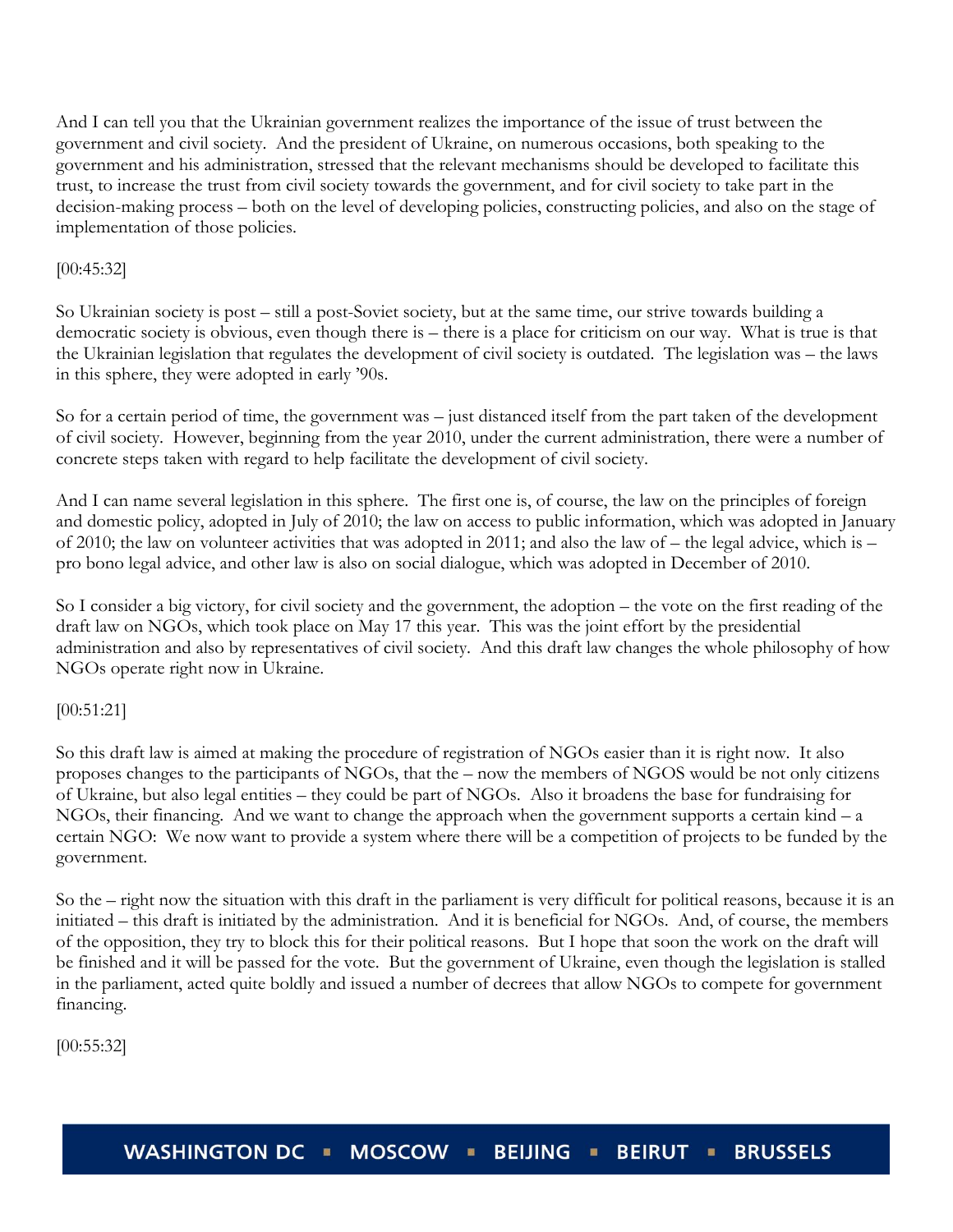So very soon I expect the president to sign a decree to establish the coordinational council on the development of civil society in Ukraine, and also to set this strategy of the governmental support of the development of civil society in Ukraine. And this decree – we worked on the text of this decree together with the representatives of NGOs.

So now we are preparing the national reports on the developments of civil society in Ukraine. When it's going to be presented to the president, and when president will sign the decree that I mentioned on the strategy – both on strategy and the coordinational council, the action plan with a number of concrete steps to develop civil society in Ukraine will also be adopted. So – and this is not something abstract. Those will be very specific steps. They will provide changes in the text – the tax – on the taxation of NGOs, also changes in their – in the budget policy, and also the participation of NGOs in the decision-making in Ukraine.

So, very shortly, I want to mention the electoral law draft. Indeed, Victoria Gumeniuk talked about it; I just want to stress that the great achievement on our side was at the organization of the temporary special commission that will work on – it is now working on the draft and soon will be finished. So I see here in this audience many people that I met in Kiev. And I think you know the subject well. I just want to stress that it's very important for this administration to adopt this new legislation to provide for the steady development of our electoral system.

So the challenge right now for us is to come to some kind of understanding and to reach compromise within the members of parliament on the text of this legislation so it will be accepted by all political parties. So the whole process is sort of divided into two spheres. One is a political process, the other is a procedural process, with very specific requirements. So both the Venetian Commission and IFES, they came up with a number of their comments on the draft. It was critical. But the – now the majority in parliament is ready to take those comments into consideration when developing the final draft and voting on it.

## [01:03:49]

So before I left for Washington on Friday, I met with representatives of opposition. We sat down and discussed the current draft; they presented their ideas, and we reached a sort of understanding on how we can incorporate their ideas into the – into the final draft. So the biggest issue of the discussion right now is the change of the system itself. And while we reached some understanding on the majority of the issues proposed by the opposition, the opposition still insists on political issues. And right now they ceased the negotiations and they still insist on making the mixed system not 50/50 but 350 deputies by 150. It doesn't change the idea of the mixed system itself, however.

Unfortunately, we're – our aim was to head up changes to prevent further falsification of the elections. And those are very technical issues. However, opposition still puts focus on the political issues, and that is – that is very, very unfortunate. But I'm still hopeful that we'll have a positive outcome of these negotiations and we will adopt the law that will enable us to conduct democratic and transparent elections.

So the opposition, they want to  $-$  our system to remain as it is, in the way that we conducted parliamentary elections in 2006 and 2007. Nevertheless, the current system was also criticized from – by the international observers. So it will be – it would be nice if we could reach an agreement on the – between the majority and the opposition factions in the parliament on issues of participation, of electoral blocs in the elections as for the threshold and as for the type of system that we're going to have. But for us, it's very important to adopt very specific and technical positions that would – will enable us to conduct democratic elections.

Thank you. And I'm ready to answer your questions.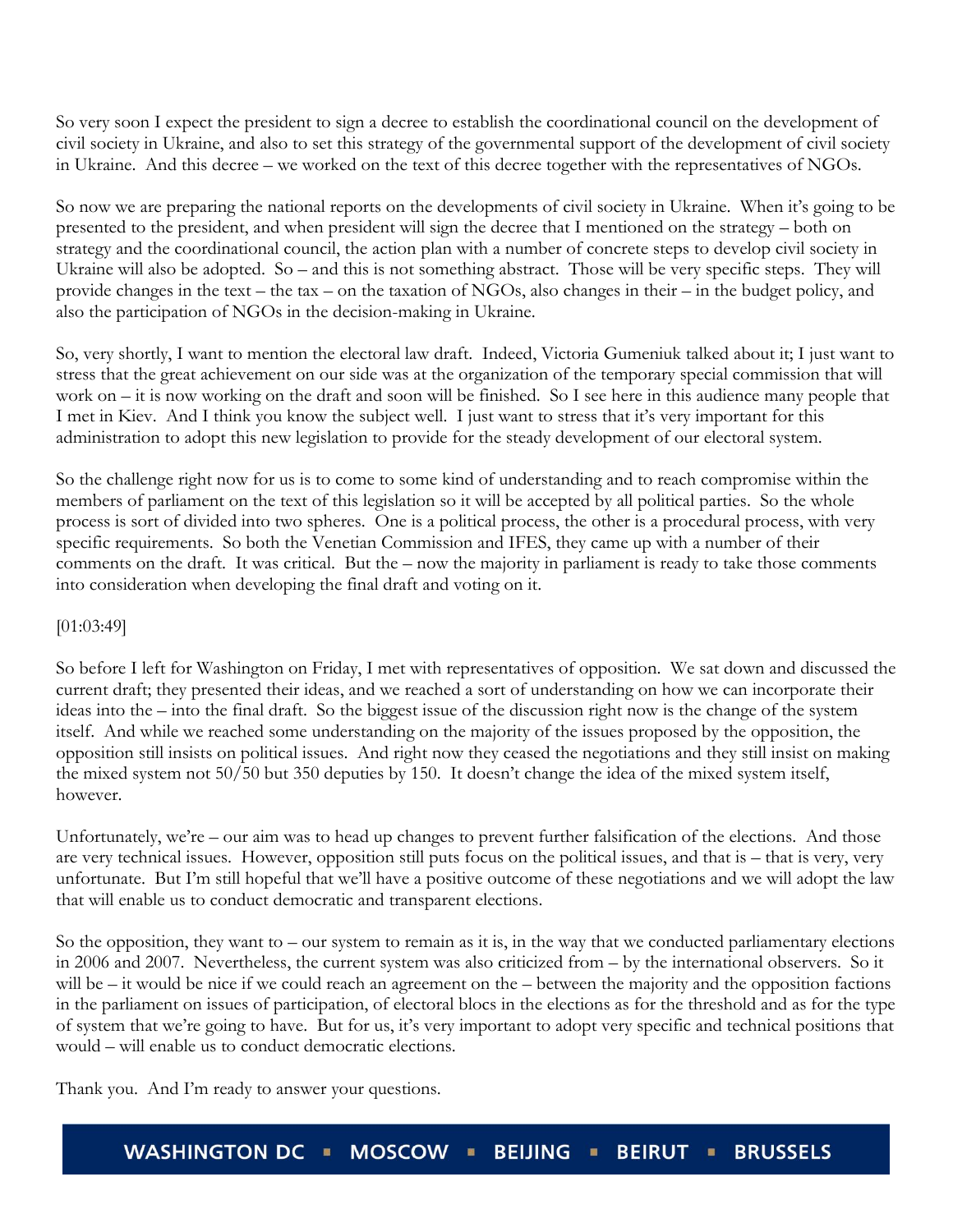[01:10:05]

MR. WEISE: Thank you, Ms. Stavniychuk. And thank you to all our panelists. With that, I think we should turn to the question-and-answer section. I think I said at the beginning we had a very full agenda, or a broad spectrum of issues. And I don't believe we disappointed. I think we covered political, legal, judicial, social; maybe we even touched on economic briefly there. So we have about 40 minutes, I believe, maximum, before the coffee break. And I promise – please ask your questions and we will not cut into the coffee break, I promise. And it will not go away, either. (Laughter.)

So if – do we have a microphone? Yes. Please – and please, I guess, identify yourself briefly.

Q: Hi. Jim Green. I run a small consultancy and have an interest in Ukraine for many years. All the speakers talked about the issue of the link and the trust between the public and society and the state as a key issue. And yet, in none of the discussion – and this obviously is the key issue for elections – is rejuvenating that. We could all feel the rejuvenation of this in every presidential election, for example, in the last few years – the last six or seven years.

One of the key issues that Europe has raised, and that domestic observers and experts have raised, is the question of open lists – the ability of the public and the voter to directly influence party formation, so that parties become not just elite but really reflect society. And no one mentioned it this morning, which I find very interesting. I'd be interested to hear your reasons for not mentioning it and your thoughts about it as a means of connecting the voter and the representative that might be more European and forward-looking than going back to a mixed system, which doesn't have such good history in the country.

MR. WEISE: Thank you. Perhaps I could ask Ms. Stavniychuk to please start.

[01:12:18]

MS. STAVNIYCHUK: (In Ukrainian.)

INTERPRETER: So I –

MS. STAVNIYCHUK: Sorry. (Laughter.)

(Translated from Ukrainian.) For a long time I've been a supporter of the open party lists on the regional level. And those who are the – good advice and comments coming from the parliamentary assemble of – Council of Europe and Venetian (sic) Commission. And I was part of the working group developing the electoral code. So in the – in the draft of the electoral code we had this idea of open party lists. It was very simple, but yet it was there.

However, our political elite, both the member of opposition and the current government, they are somehow reject this idea. However, the idea itself is sufficient because it establishes the direct link between the voters and the elected officials.

So the society, as the polls show, they support the idea of going back to the majoritary (sic) system, as we used to have. And the majority in the parliament also supports this idea. However on the level of experts, the polling in the expert community shows that over 40 percent of experts, they support the idea of open party lists.

[1:17:01]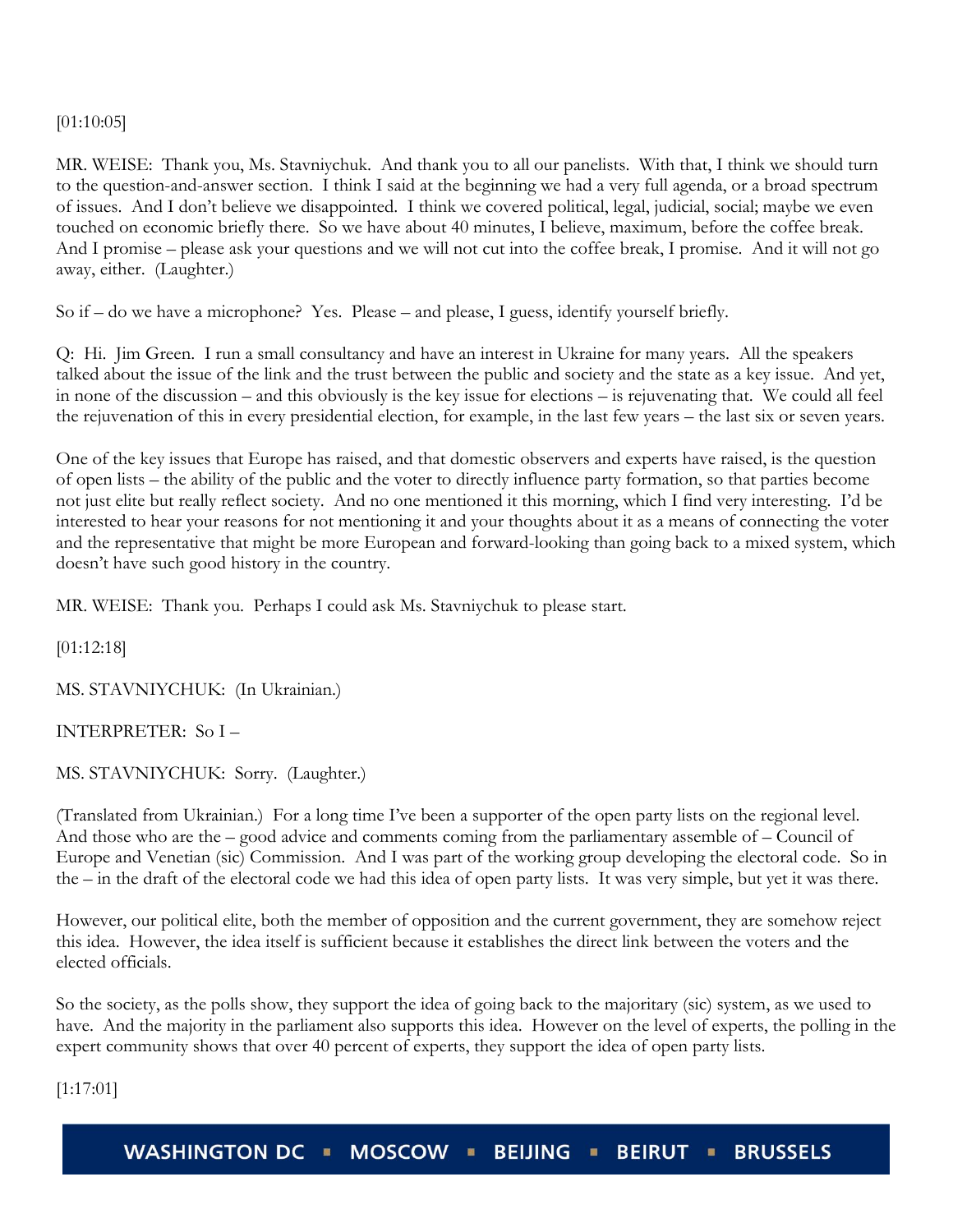So the main reason behind this rejection by the political elite of the idea of open lists is that now the party leadership in each party decides who is going to take part in the elections, which part of the list – which place in the list they will hold. But the open lists, however, in a very democratic way, they make it impossible. So this is why there's this rejection there.

The final point from me is that civil society itself is very active in this sphere. And while the political elites, they reject this idea of open lists, there's this – the initiative called "Chestno" that – truthfully – that is supposed to put under scrutiny each candidate, their issues – both in a political way on their issues and on the way of their wealth and so on.

MR. WEISE: Thank you.

Victoria, I believe you wanted to say a few words –

MS. GUMENIUK: Thanks. Thanks. I promised I'll be short.

MR. WEISE: – on behalf of civil society.

MS. GUMENIUK: Yes, but I would like to underline several points. First, from the very beginning, the issue of election system was a kind of a taboo from – I mean, from the very beginning of the liberation of election legislation. Because the members of working group, headed by Mr. Lavrinovich, were – many times were declaring that that the election system was not the subject of discussion, so from the very beginning, it was a mixed system. And till the end of this process – that's over the year past – we still have the situation that this is a taboo. And I wouldn't – I wouldn't – I underline actually the fact that one of the position draft law on election – on election of members of the parliament contains the provisions of having open regional lists. This is the draft law of Mr. Krachkovsky (sp) and others – deputies. So it is not – it's not totally true that opposition does not have the requirement to have such – and the desire and the intentions to have such a system. But the truth is, is that not all their position (sic) support this.

[1:20:24]

But again, it's not a question of willing but it's a question of having the possibility to influence finally. And then last week we had a public forum on the rules of parliamentary elections. And (Ms. Stavniychuk ?) was participating as well. And again, this issue was – one of the most important is that, why now we cannot talk about changing the system, why we perceive the mixed system as a kind of already decided. And that was – and that was really difficult.

Again, this is – this is a threat. It's not about the majoritarian system is a bad system. It's about the way how it is – it conducts it. So anybody – we are talking about the experience that shows us that it might be a bad system for Ukraine.

MR. WEISE: Thank you, Victoria.

If we could move to the next question, if there one – straight at the back?

[1:21:25]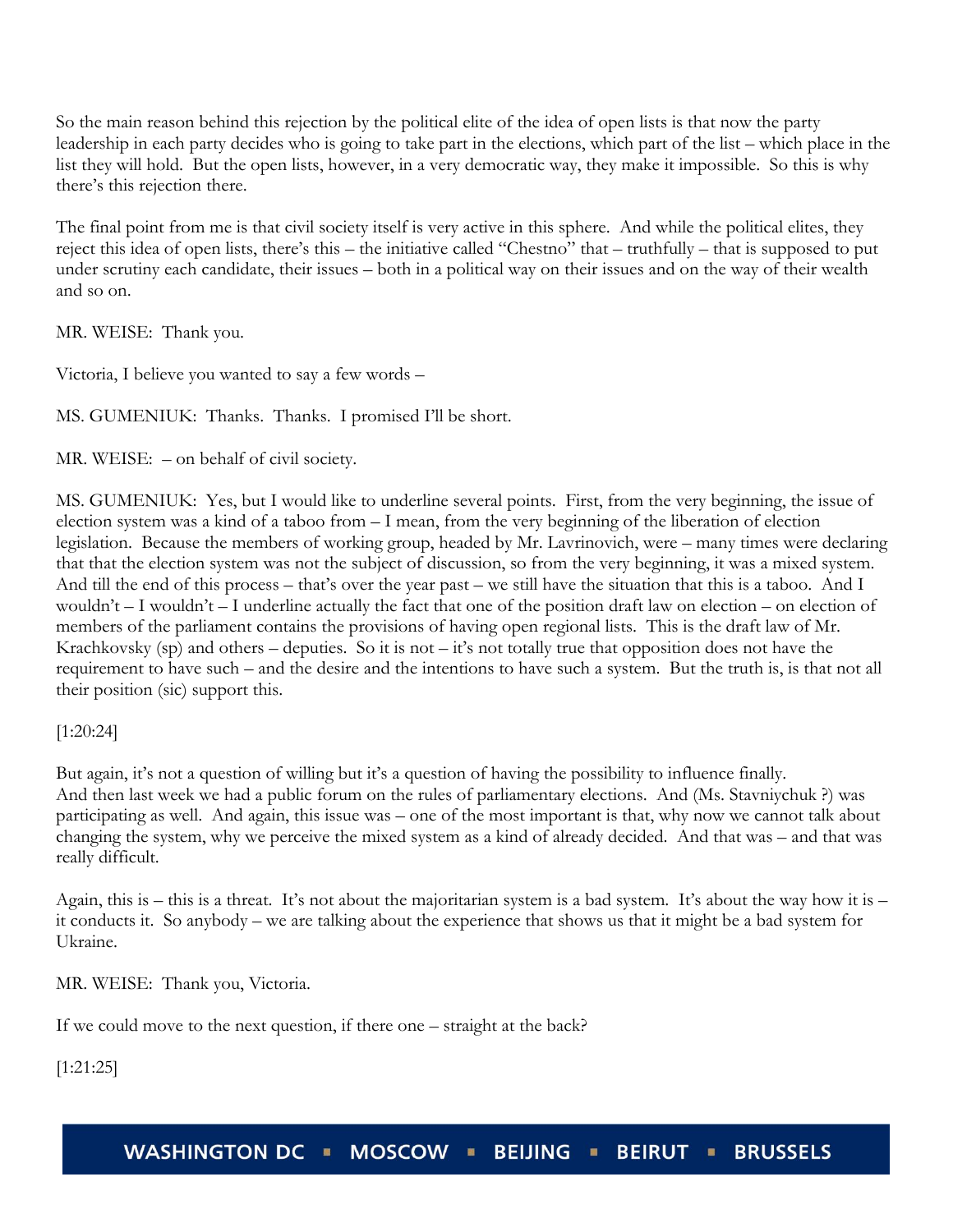Q: Dr. Nadiya Kravets, Harvard Ukrainian Research Institute – a question to all the panelists. From what I understand, the discussion sort of stems – or the key question is, what are the motivations of the current government? From the opposition, it seems like the motivations are not there to carry out their reforms in the first place, while the government and the representatives of the presidential administration are insisting on and delivering certain passage of laws to actually do – carry out reform in a number of areas: education, judicial system, electoral system, et cetera. So I would like to have your reflections on what are the motivations of the current government.

Is there really goodwill to do this? And if there is one, then why is it not being implemented? So what is the problem in the implementation, on the implementation level?

Thank you.

MR. WEISE: Thank you.

Are any of our panelists willing to volunteer? Roman, please?

MR. ROMANOV: I can start – difficult to answer, indeed, because I am not a politician. I am not a diplomat. I am not a representative of the government, so – and I am not a researcher, as you are. So it's, I think, mostly the question for you – how you think what is the real intentions of certain people in the government or the government itself or the president personally to have effective implementation of the reform: What kind of reform? So we can just give you kind of certain background information what is going on in the country and how we, as a people who are close to civil society organizations, who represent certain part of those organizations, could validate this. I don't think that there is the common position of everyone who represents the government. There is a, you know, common position for, you know, whole or even, you know, major civil society organizations about, you know, certain issue of, like, development of Ukraine and the way the reforms are implemented.

## [1:23:53]

I do agree with Mrs. Stavniychuk that a number of reforms, which were started with this administration, have been effectively implemented, you know, not finished but at least we do see the – you know, the efforts to implement them. Just, you know, the – she mentioned the legal aid reform that I've been involved in for many years. And I do believe that it's, you know, extremely important step of the government to ensure that everyone is entitled to have the lawyer from the time of real detention, what never has been implemented in this country.

This is like a strong commitment, and it means that lots of efforts and lots of funding should be offered for everyone who needs the support of the lawyer. It's extremely important to think about reforms not only from the political side or not about the dialogue between our political class – between the opposition and the government, the ruling party – what is – always happens, but what the people of Ukraine could benefit from those steps. I would not criticize most of the reforms. I would more criticize lack of reforms in many aspects, in many, many spheres of life, but it's – I think it could be a very broad discussion; so that's, like, kind of my thoughts about that.

MR. WEISE: Thank you. Perhaps Mrs. Stavniychuk also would like to comment on that.

MS. STAVNIYCHUK: So there is a will with the help of the government to proceed with reform. And as you probably heard, now 21 economic reforms, they're already on the way. And we are also working on reforms in the sphere of – in the judicial sphere and the civil society sphere.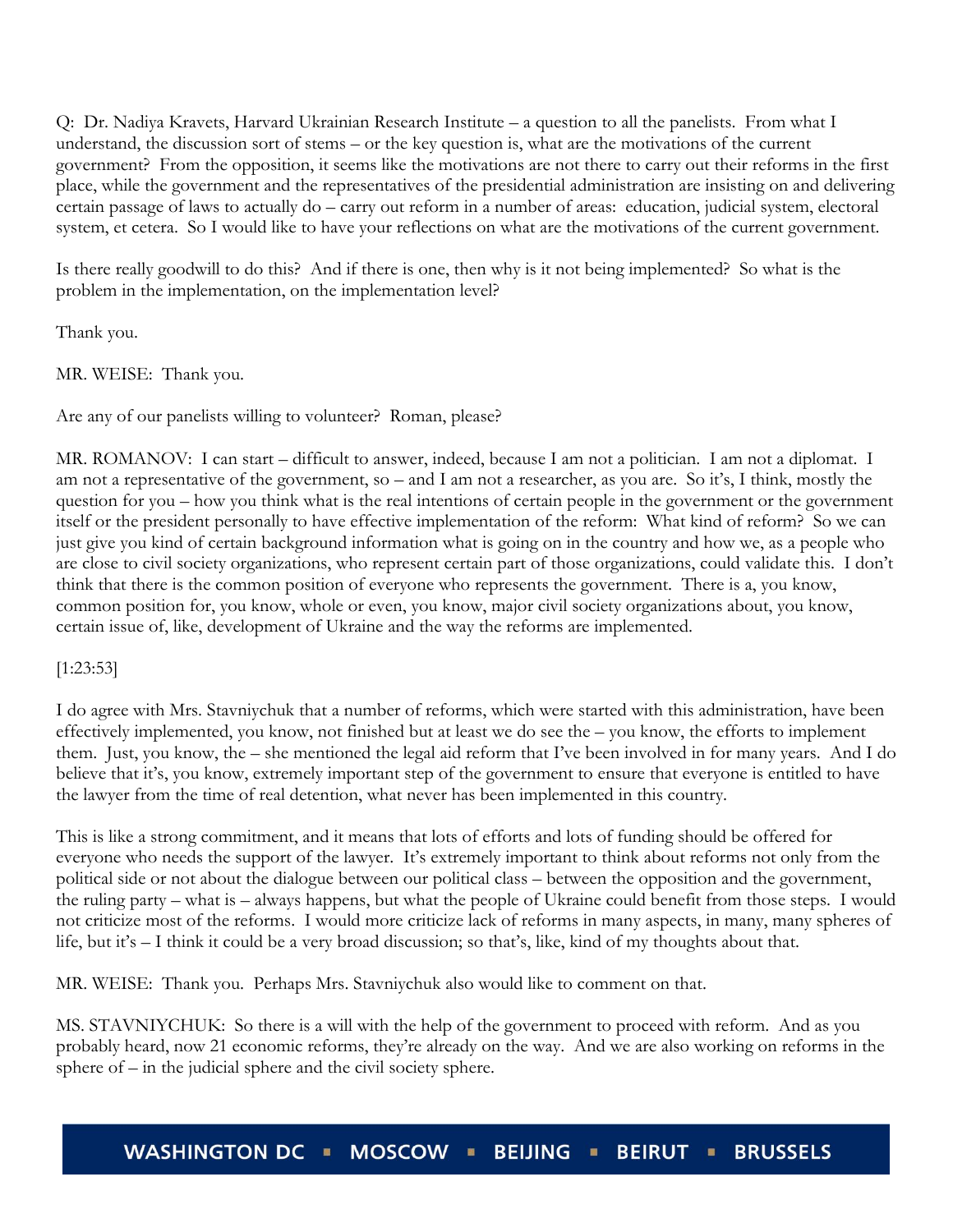So we're not discussing the economic reforms here. So if we talk about the judicial reform, now the first stage of this reform has already finished.

So I believe that due to the lack of dialogue between the government and the – and the experts in Ukraine, we have those shortcomings in our judicial system that we have right now. But at the same time, the second stage of the judicial reform has already started, and we now are looking at the reform of the courts and the law enforcement. So we now still have the social type of approach when a person is presumed guilty before proved innocent, and we want to change that. We want to change this approach to defend civilians.

So the – indeed we have many people in the system with a still old mentality, but we are proceeding with reforms. We are preparing the reform on the status of lawyers and their practices and also the – we have – working on a draft on a general prosecution office.

# [1:29:58]

So now the draft law on criminal procedural code is being examined by the Council of Europe, and we are expecting in coming days to hear the result of this expertise.

So there are many levels on how the reform or – those reforms are being done. And one thing is the institutional reforms and changes on this level. Another sort of – on the other hand, we have the problem with the atmosphere, with the sort of legal culture of those people who work in this sphere.

So many things depend on the legal culture of the lawyers and of the judges. And many things that Roman mentioned in his presentations, they derive from inability of the judges themself (sic) to realize how important it is to be independent.

So if you talk about the will for reforms in – within the government and within the opposition, I can say that – once again repeat that there is this will in the government to conduct reforms. However, the opposition, when they talk to the government, they really lack substance. They don't have the alternative projects to present in the parliament so that the majority in the parliament can really examine those projects and maybe vote on them.

## [1:33:55]

MR. WEISE: Thank you. If I could ask Victoria just to give a few sentences on this, and then maybe we could queue up the next question at the very, very back.

## Yes?

MS. GUMENIUK: The question on motivation is really a wise one cause it appears when the consequences of actions do not coincide with the declared goals, and I think this is the case when you pose this question. In answering to your question, I would actually say that a real motivation we see now is – for the government is to look reformist; to have the air of being full of ideas, full of initiatives, full of launched reform process. And this is – this is – this is actually what is taking place, but we are not seeing the results of that. And I think that the case with the election legislation is one of the most vivid in a sense of showing the real motivation of the authorities in general: to be European, to be democratic, to coincide the declarations with the actions.

[1:35:00]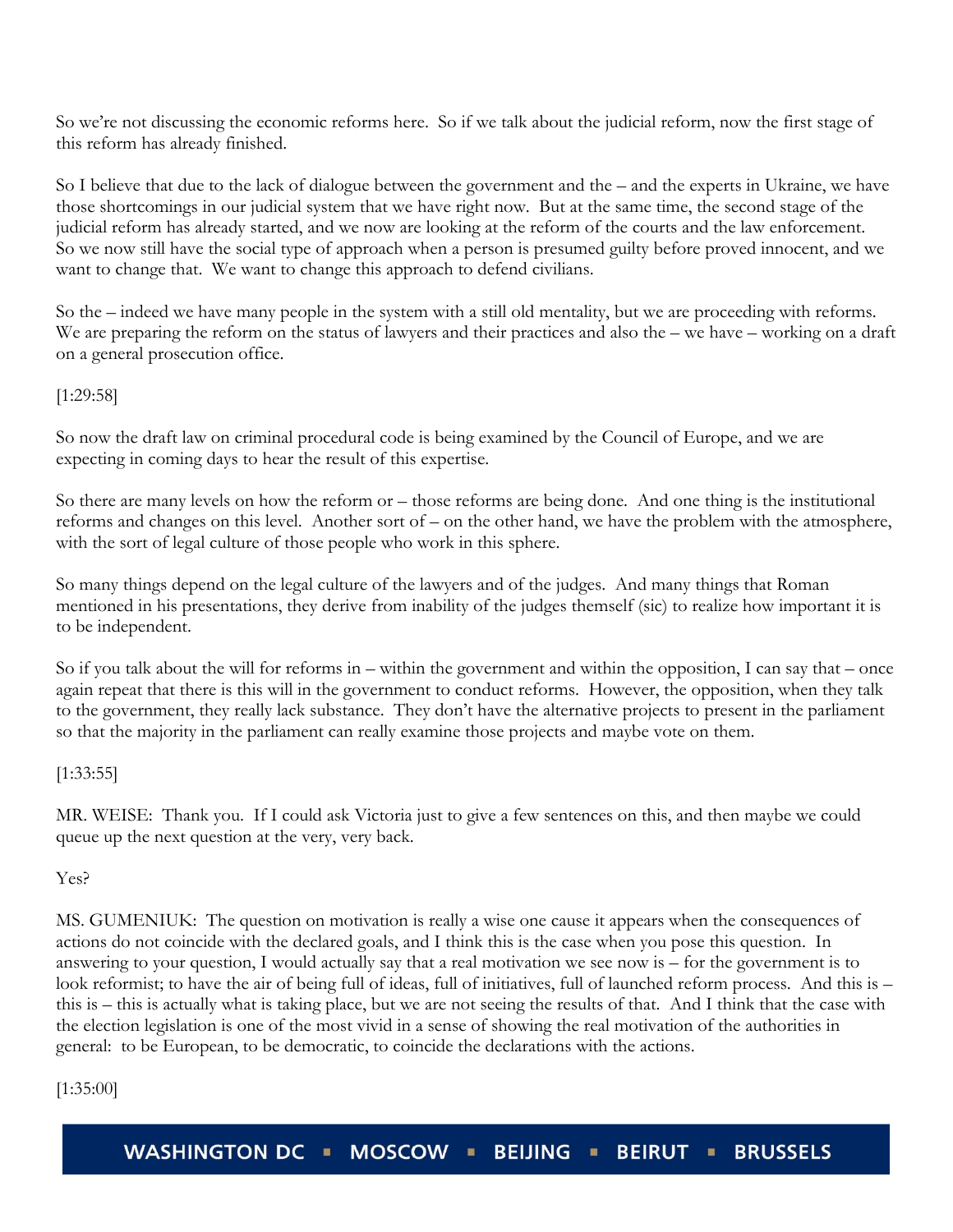MR. WEISE: Thank you.

Also maybe, since we're running a little low on time, maybe we could take a few questions and then turn back to our panelists – and if I could ask the panelists to also be as concise as possible, and that way we could get through perhaps most of the issues here today.

So we'll take a question from Katie at the back and then maybe one other question as well.

Q: OK, thank you, Gavin.

My name is Katie Fox. I'm from the National Democratic Institute. My question is to Ms. Stavniychuk. I appreciate your acknowledgement and comments about the election law drafting process having weaknesses and also your recent comments in the Kyiv Post on this topic. And I don't want to – I agree that the issues of open lists and of the general consideration of the type of electoral system being taboo is key but I – at the same time, my question concerns something a little more technical on the election law drafting process.

As my friend Gavin from IFES knows, in the newer drafts of the law, there – the provisions for domestic monitors to – for domestic nonpartisan groups to monitor and to file complaints have been somewhat weakened. They need to be clarified and strengthened. Given what you've said about the presidential administration's commitment to strengthening civil society, are you confident that those provisions will be fixed in the final draft?

MR. WEISE: Thank you – and maybe one additional question?

[1:36:30]

Q: (Inaudible) – here in D.C. My question is to Maryna Stavniychuk. I was surprised that you said that opposition doesn't provide any comments, any suggestions for the law. But everyone saw the level of cooperation during the Kharkov agreement ratification. We saw the cooperation during the adoption of the – of the state budget law. Why do you believe that the level of cooperation will be much better during the negotiation about the judiciary reform? Thank you.

MR. WEISE: Thank you. So is there one more question that we could fold in there, or – OK, let's – I'll wait until the next round.

So the question about – both questions directed at Mrs. Stavniychuk. However, I would encourage our other panelists also to jump in if they – if they feel the need – a question regarding the  $-1$  guess some skepticism about the level of cooperation that we might see on the future reforms; and also a very specific question on the election law and the right of domestic observers, which we know have played a very important part in the history of Ukraine.

Please?

[1:38:25]

MS. STAVNIYCHUK: So with regard to the questions on monitors, I believe that in the current legislation this issue is addressed in more proper way than before that. The only question right now remains – to be solved is the right of international monitors to release their comments before the official results of the elections. And the

**WASHINGTON DC** MOSCOW **E BEIJING BEIRUT = BRUSSELS**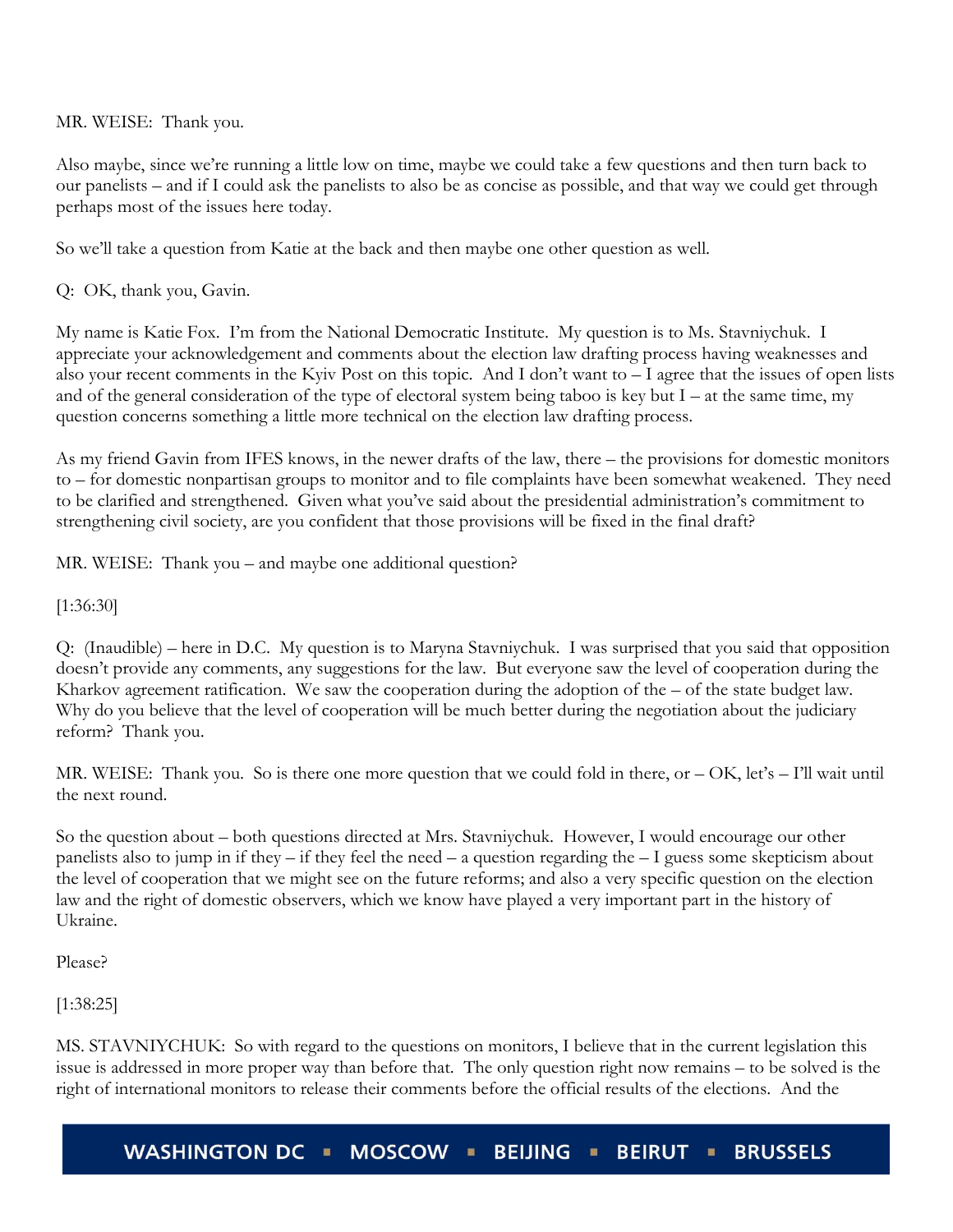problem is that there's two types of monitoring missions. They are long-term and also the short-term, just one day during the – during the election, so –

So with regard to the second question, I don't want to get into details on Kharkov deal vote. However, with regard to discussion on the current electoral legislation, from my experience, I can say that I was – I had some disagreements with the proposals that was made by working group under Minister of Justice Lavrynovych.

And I made my position very clear to the president, and he heard my argument. And from this experience, I can tell that when you do have some kind of proposals, and you have your position, there are many ways on how you can stand your ground and reach, kind of, a goal of implementing those ideas. There are many mechanisms within the parliament of how opposition can deliver their views.

So again, talking about this electoral legislation, some of the representatives of opposition parties, they were involved in the work of this working group that delivered this draft. And the Bloc of Yulia Tymoshenko, they just rejected to take part in this process, and they insisted on keeping the system the way it is right now. Their attitudes toward this changed when the draft was introduced in the parliament. Now they are looking for ways to deliver their position.

So when the relevant committee started their hearings on the draft law, the representatives of opposition, they suggested that each of the other, alternative drafts should be withdrawn from the deliberation, and in this way to just stop the process itself – just to stop the discussion on the current draft and keep the system as it is.

So after a member, our deputy, Mr. Kliuchkovsky, who proposed his draft that actually was built around the idea of the open lists – he rejected to withdraw his draft. After this, the opposition become more talkative, more willing to compromise, and the situation changed.

[1:45:14]

MR. WEISE: Roman, if you want to just say a few words – if I could ask Ms. Stavniychuk to wrap up, just so we might have time for one more question. Unless you want to conclude.

MS. STANVNIYCHUK: So the process is much more difficult than it looks from the outside to international observers, because everybody involved in this process just tries to play his political game. But the main idea is to solve the biggest problem – it's the link between the voter and the elected officials. And if, for example, the proposed mixed system somehow addresses this issue, the current system, as it is, it just doesn't solve the problem.

So we understand there are some risks of how this mixed system can be abused. To avoid those negative outcomes, we insist that other procedural issues will be – should be adopted. And they will make possible the democratic and transparent elections.

## [1:48:56]

So one last issue I want to raise is the issue of party blocs. If you can see, those blocs that we have right now – they are not sufficient. They are not effective in their work in the parliament. Just one example: If you look at the results of the elections of 2007, the electoral blocs as they were – Nasha Ukraina, Bloc of Yulia Tymoshenko, and Bloc of Lytvyn – they are, at this point, they are just changed. And they are not as they were in 2007.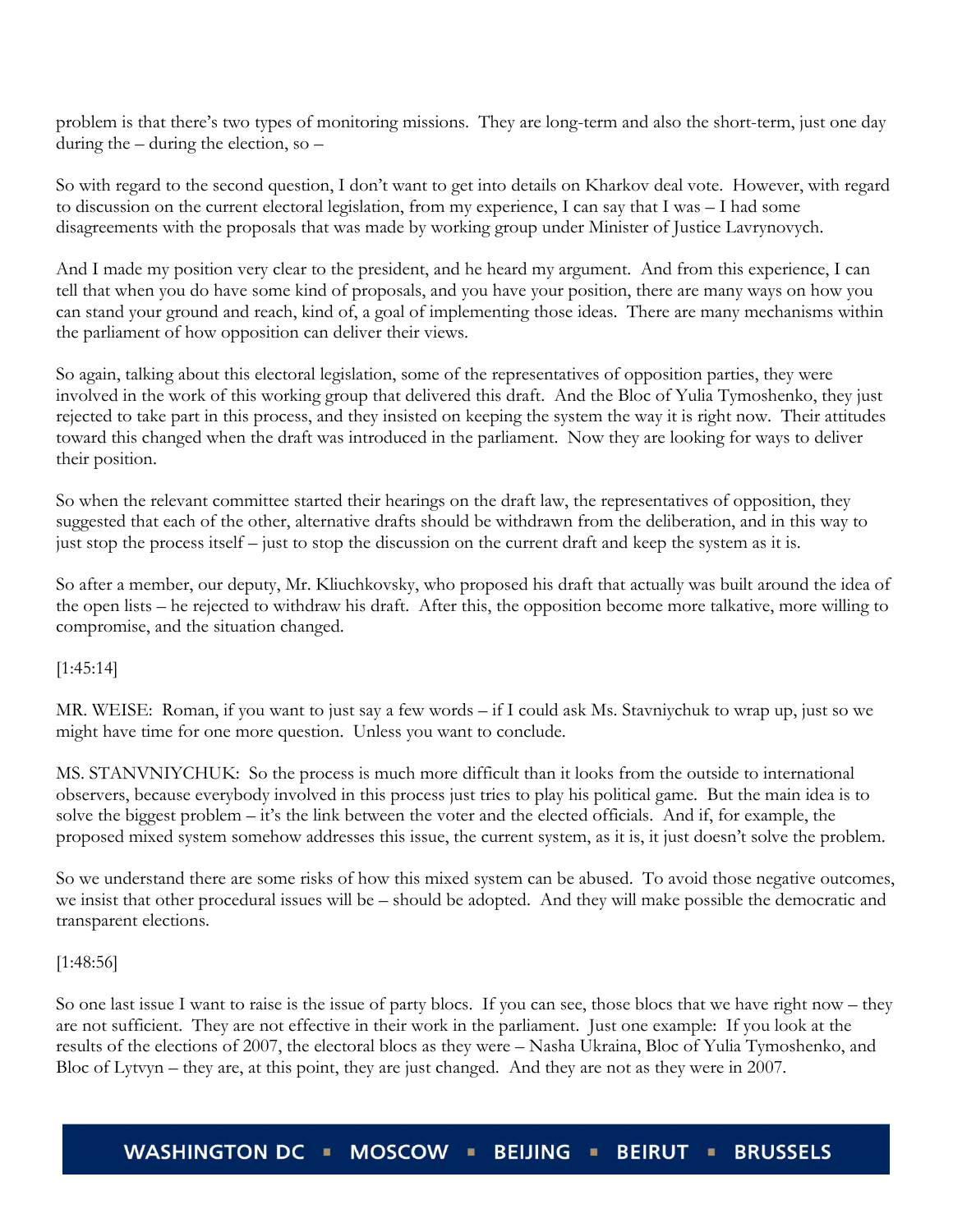And this shows how insufficient this idea of party blocs is. And it was stressed by IFES. In the first place, Venetian (sic) Commission didn't want to mention this as a problem, but they, then, kind of softened their opposition, and agreed with IFES that it is insufficient and it should be addressed.

MR. WEISE: OK, thank you. Roman, I'll give you the final word here, because unfortunately, we're up against the time, before I wrap things up here – with about 30 seconds of remarks – so please keep it very, very brief.

MR. ROMANOV: Thank you. I'll be brief, I promise you. Just, I wanted to come back to broader issues, but I think it's coming from all these questions which we heard here. In other words, whether we can trust – if there is a place to any trust in your reforms, in your efforts to change something, et cetera – it's not about only the election, everything – and whether the dialogue could take place at all.

Three points. First one: I do believe that our opposition is really ineffective, and it's not able to play the effective role which it should play. Unfortunately, the majority of the people who joined those parties which are in the opposition, they wanted to join the parties who rule the country. They are not ready, actually, to play the role of – in the opposition.

And when we talked about certain initiatives, mostly these are initiatives of concrete people, like Kliuchkovsky, like others. We can name all of them. But there is no position of the political opposition in the country. It would not be fair enough if I would not mention that, of course, it's quite hard to expect real dialogue with the opposition if the criminal persecution is being used against the political activity and political decisions taken by previous government.

# [01:51:42]

It's true. It's fair, and we have to accept that. It's a problem, and we have to reconsider these ways – how the dialogue is being conducted by the government towards the opposition, if we really wanted to have a real dialogue.

And the reforms: Of course, the reforms, aimed to have more effective governance, could be in place in the country. And the government could be much more effective than before, because Ukraine, for 20 years, was very – really badly governed country. And we know that. But in these reforms, there is little space for fundamental freedoms, unfortunately. It's not the key values for the current administration.

But by the way, I think it's mostly the concern of civil society in Ukraine. If it is healthy enough, I do believe we can restore our rights, even in this quite unclear and difficult political environment. Thank you very much.

MR. WEISE: Thank you, Roman. On that, I guess, little bit of optimism I heard there, I think I'd like to conclude on that note and thank all of our panelists for joining us this morning. I was also pleasantly surprised by the growing interest concerning the issue of the election law, working in an organization that works particularly with election issues.

I'm also reminded of the burden of being a moderator, in that no one really cares about your opinion. (Laughter.) So perhaps I'll be invited back as a panelist in the future. So with that, I'd like to conclude. We only have about nine minutes for a coffee break. We have a very tight schedule this morning. So please, join me in giving a hand to our panelists – (applause) – and thank you very much for coming.

(END)